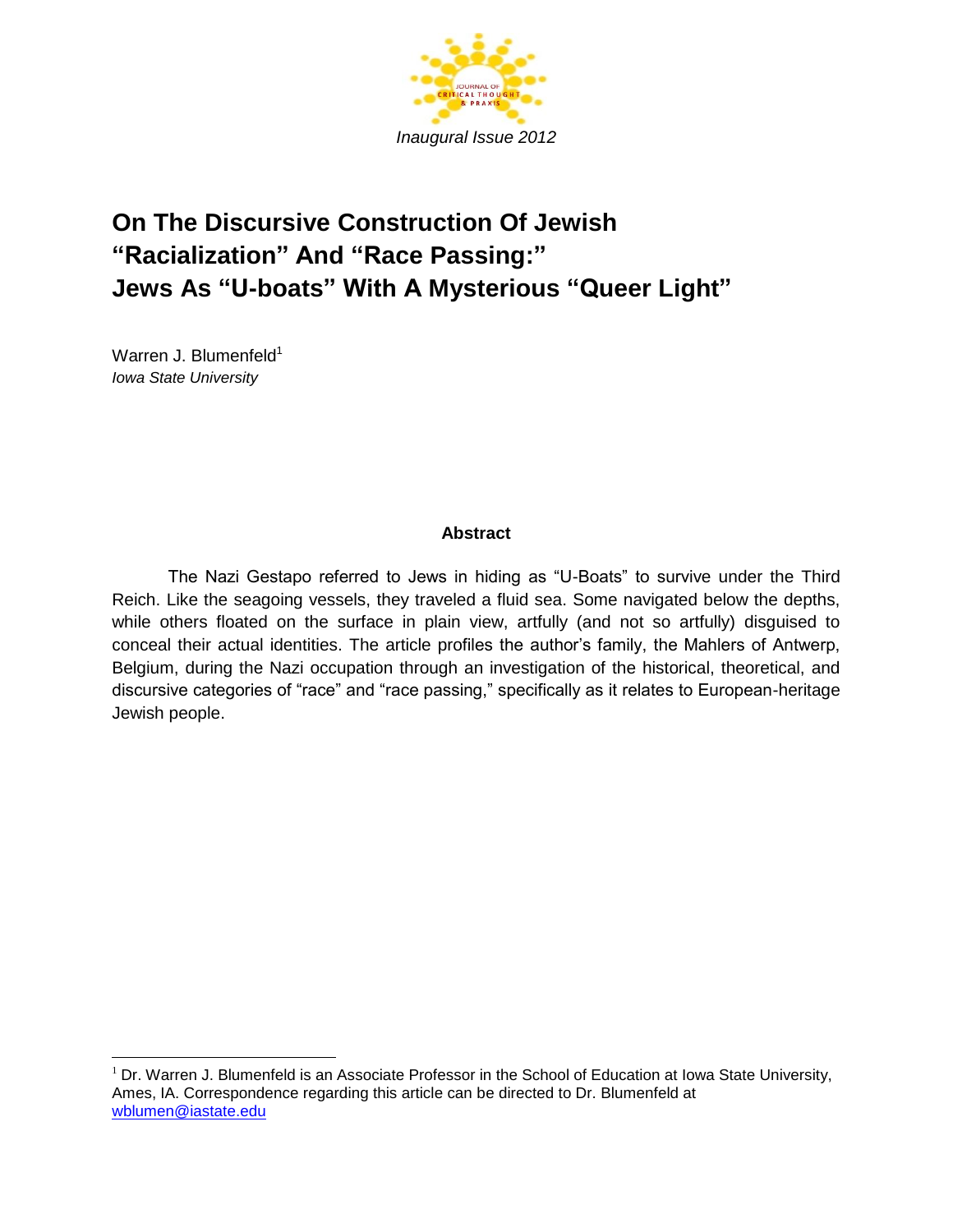*Sometimes I don't know which side of the wall I'm on.* - Wladylaw Szpilman, *The Pianist*

### **Introduction**

On a snowy February morning in 2002, as I organized materials for my classes in my university office, I received an email message that would poignantly and profoundly change my life. The message was sent by a man named Charles Mahler from his home in Antwerp, Belgium. He stated that he was undertaking a genealogical study and that his research revealed that I was his cousin on my mother's side. He had been looking for descendants of the Mahlers of Krosno, Poland, and had come across an essay I had written focusing on Wolf and Bascha Mahler of Krosno, my great-grandparents and other family members, most of whom had been tortured and murdered by the Nazis not long after Germany had invaded Poland. Charles informed me that he had survived the German Holocaust along with his sister, parents, and maternal grandparents, but that his father's parents, Jacques and Anja Mahler, and a great many other relatives, had perished following Hitler's invasion and occupation of Belgium. Now as a retired physician and university professor, he desired to connect with *mishpocheh* (family), especially with the descendants of family members who had survived and others who had escaped prior to the terror of those evil times.

I took a few moments to grasp the full weight of what I had just read. Reflections of a time long past swirled within me - images of when I was a small child as I sat upon my grandfather Simon Mahler's knee. Urgently looking down at me, but with deep affection, he said to me in his distinctive Polish accent, "Varn, you are named after my father, Wolf Mahler, who was killed by the Nazis along with most of my thirteen brothers and sisters, aunts, uncles, and cousins." (I learned years later that my great-grandmother, Bascha, had died of a heart attack in 1934.) When I asked why they were killed, he responded, "Because they were Jews." Those words have reverberated in my mind, haunting me ever since.

Now Charles had suddenly entered my life as if a long-missing piece of a jigsaw puzzle had magically surfaced. After a few months of excited and, for me, tear-filled email exchanges to get to know one another, I took the opportunity to travel to Antwerp to meet Charles, his sister Nanette, his ninety-year-old mother Selma, and Charles's wife, daughter, son-in-law, grandson, and granddaughter. Unfortunately his father, George, had died in 1996.

Sitting around a table in Selma's comfortable apartment filled with family pictures and *tsatskes* (knickknacks) reflecting this warm and vital women's remarkable life, she, Nanette, Charles, and I talked well into the late afternoon. They related their incredible story of living in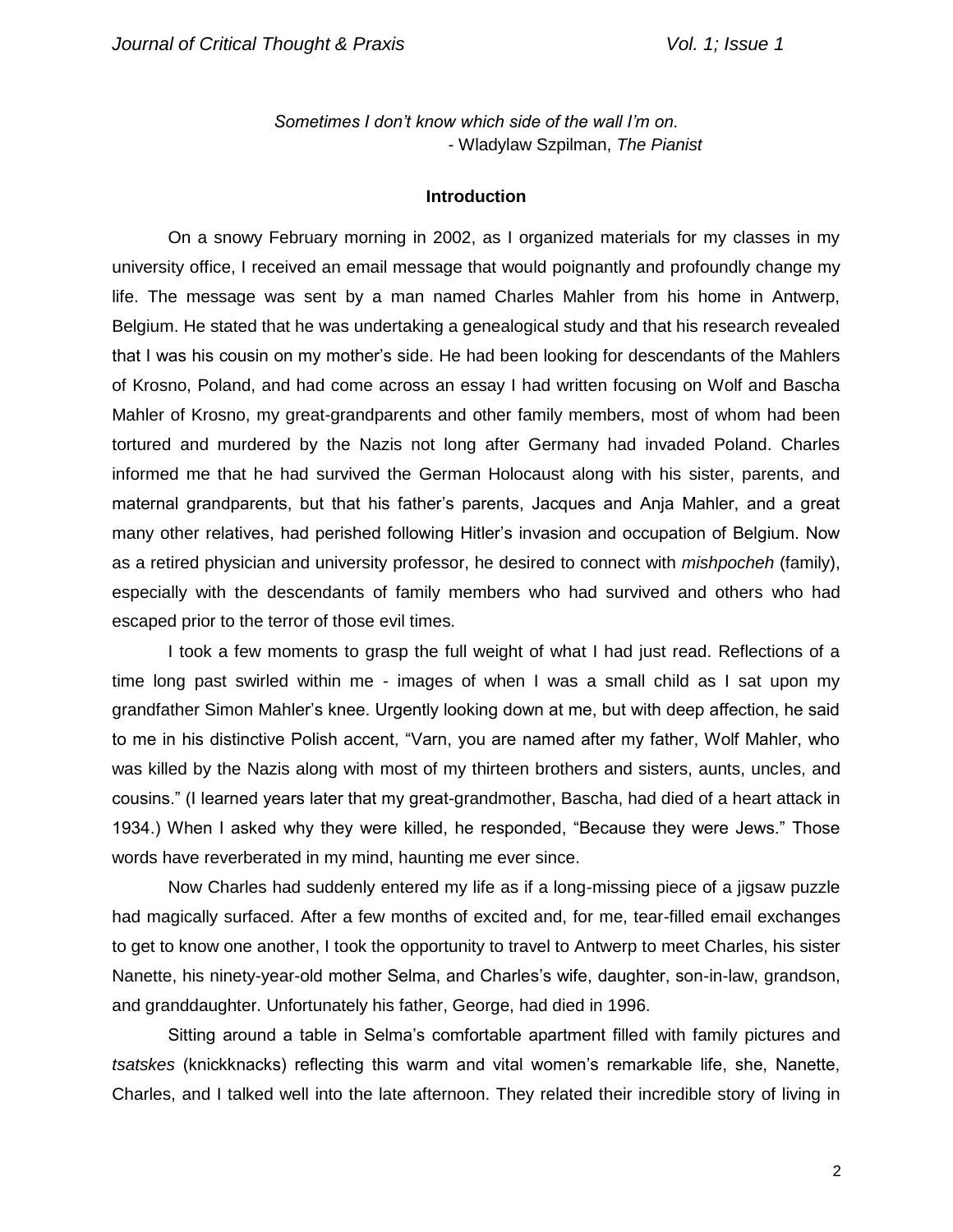hiding from August 1942 until the final armistice ending the war in Europe. They recounted the tale of how they had changed their identities from Jewish to Christian, and abandoned Antwerp for what they considered the relative safety of the Belgium countryside. During their plight, they were shepherded by members of the Belgium resistance and by righteous Christians who sheltered them in two farmhouses and a villa as the German Gestapo followed closely at their heels. On a number of occasions, they successfully "passed" as Gentiles (i.e. non-Jewish people) directly under the watchful gaze of unsuspecting Nazis.

The Nazi Gestapo referred to Jews like my cousins as "U-Boats" — a term used to denote Jews in hiding in an attempt to survive under the Third Reich. Like the seagoing vessels, they traveled a fluid sea. Some navigated below the depths, while others floated on the surface in plain view, artfully (and not so artfully) disguised to conceal their actual identities.

What follows is an investigation of the discursive categories of "race" specifically as they relate to Jewish people. When I discuss Jews for the purposes of this investigation, I am *primarily* referring to worldwide Jews of Eastern, Central, or Western European heritage—or Ashkenazim whose primary European language is/was Yiddish. The Sephardim—Jews of Southern European (primarily Portuguese and Spanish), North African, and Middle Eastern heritage whose primary language is/was Ladino (also called Judezmo or Judeo-Spanish)—and the Mizrachim—Jews who lived or are living in Arab countries and Turkey, whose native language is or was Judeo-Arabic—continue to be socially constructed as "persons of color" within the United States. They often do not have the same degree of "White skin privilege" currently accorded to the Ashkenazim; thus, I do not focus on their experiences in this article.

# **The Social Production of "Race"**

Looking back to the historical emergence of the concept of "race," critical race theorists remind us that this *concept* arose concurrently with the advent of European exploration as a justification and rationale for conquest and domination of the globe beginning in the 15<sup>th</sup> century of the Common Era (CE) and reaching its apex in the early  $20<sup>th</sup>$  century CE (see e.g., Cameron & Wycoff, 1998). Meanwhile, geneticists tell us that there is often more variability *within* a given so-called "race" of humans than between human "races," and that there are no essential *genetic* markers linked specifically to "race." They assert, therefore, that "race" is discursively constructed—a historical, "scientific," and biological myth. Thus, any socially-conceived physical "racial" markers are fictive and are not concordant with what is beyond or below the surface of the body (see e.g., Zuckerman, 1990).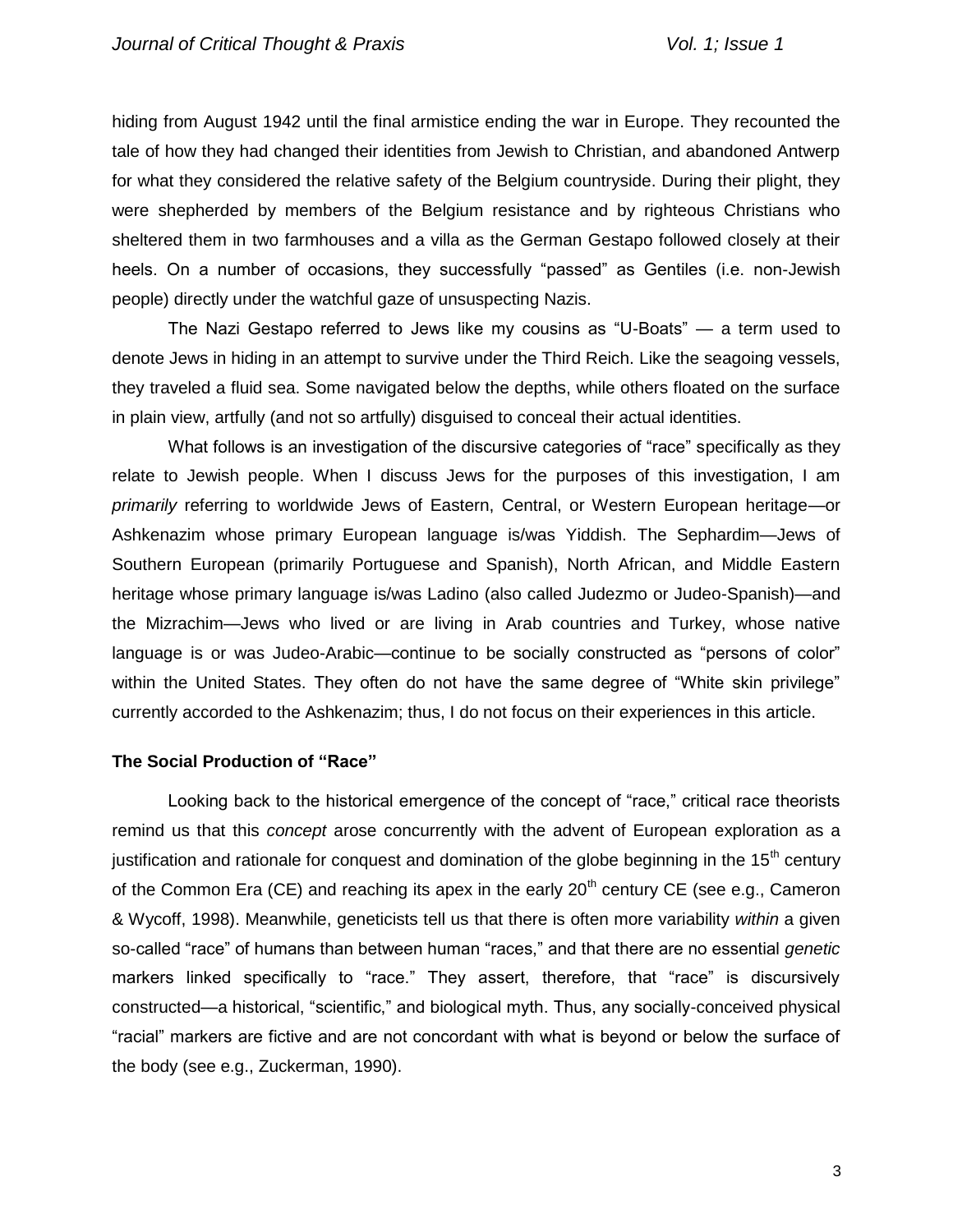Though biologists and social scientists have proven unequivocally that the *concept* of "race" is socially constructed, however, "the knowledge that race is an ideological, social/material construct does not take away the consequences when one is faced with actual racist incidents or practices" (Sefa Dei, 2000, p. 35). Derman-Sparks and Phillips (1997) define "racism" as "an institutional system of economic, political, social, and cultural relations that ensures that one racial group has and maintains power and privilege over all others in all aspects of life" (p. 2). They discuss the two erroneous hypotheses undergirding biologicallycentered racist ideology: "1. Humans are classifiable into discrete, hierarchically ranked biological groups (with Whites at the top)" and "2. Differences among the races reflect the natural and/or ordained order and therefore are eternally fixed" (p. 15). This historical manufacture of "race" has been reified as entrenched *systems* of power and oppression, and individuals and social groups must investigate historical and theoretical perspectives to better undertake effective critiques and concrete actions (*praxis*, Freire, 1970) to rupture dominant hegemonic discourses such as "race."

# **Jews Interpolated as Racialized "Other"**

# **Theological Perspectives**

During the Middle Ages, theologians posited what came to be known as "The Great Chain of Being" (Brace, 2005), whereby God created a hierarchy throughout the universe with God sitting atop, followed by humans, other animal forms, plants, and finally, inanimate objects. God was also said to have formed sub-hierarchies within each category. Under the human category, some theologians and scientists theorized that an original pair of humans existed, Adam and Eve, from which all people descended (the "Monogenism Theory"). Scientists, however, hypothesized that the differing peoples throughout the world descended from different "original pairs" (the "Polygenism Theory").

Prior to this time, Christian theologians distinguished Jews as different from and inferior to Christians on religious grounds. A number of passages within the Christian Testaments were used to justify the persecution of the Jews. For example, in 1 Thessalonians 2:15-16:

[T]he Jews, who killed the Lord Jesus and the prophets and drove us out, the Jews who are heedless of God's will and enemies of their fellow man….All this time they have been making up the full measure of their guilt, and now retribution has overtaken the good of all.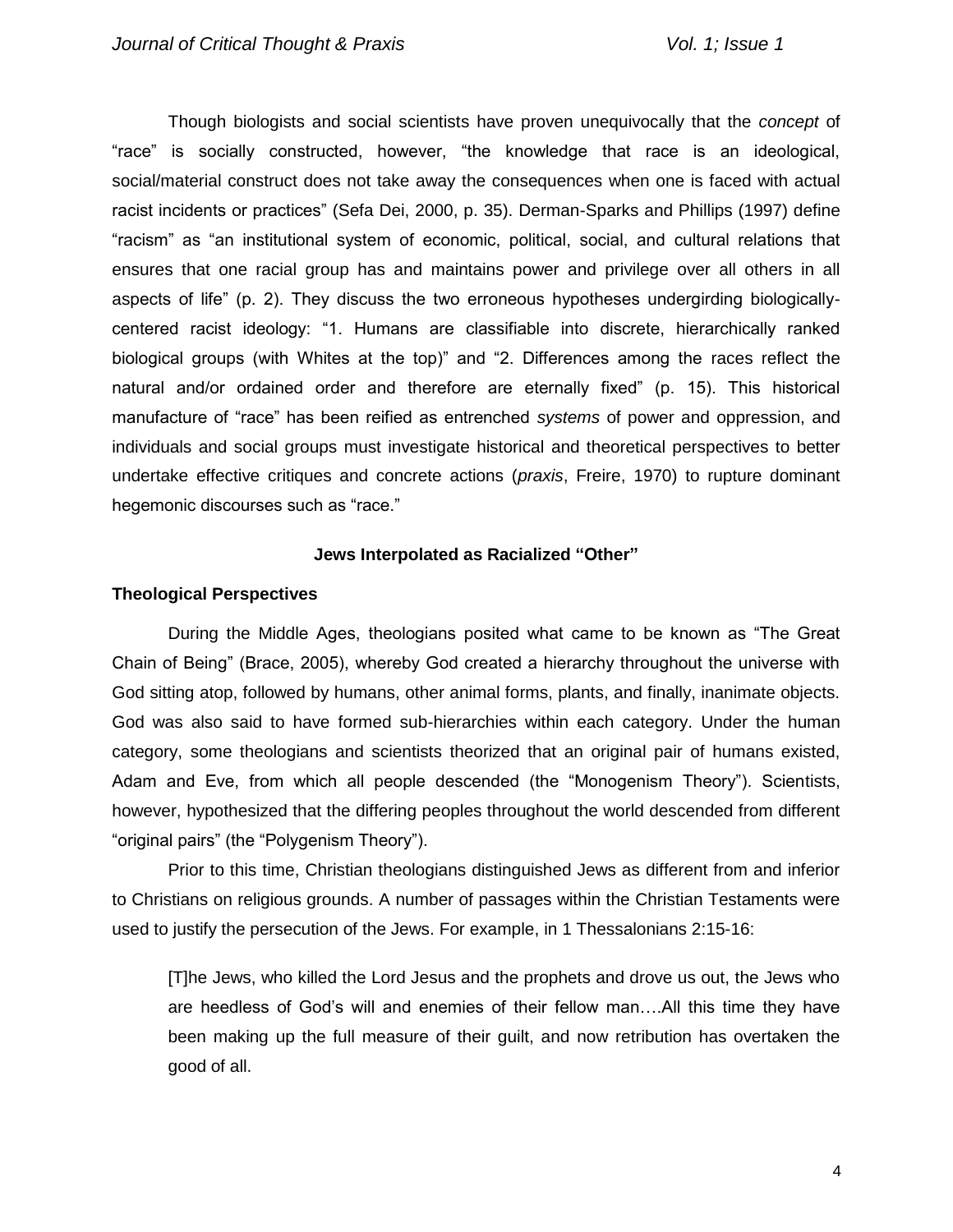In addition, it is written in Matthew 27:24-25 that:

Pilate could see that nothing was being gained, and a riot was starting [among the Jews]; so he took water and washed his hands in full view of the people saying, 'My hands are clean of this man's blood; see to that yourselves,' and with one voice the people cried, 'His blood be on us, and on our children.'

Christian theologians also often equated Jews with the Devil, with such passages as:

- "Jesus said to them, 'If God were your father, you would love me…[but] your father is the devil and you choose to carry out your father's desires'" (John 8:44).
- "The Jews…are Satan's synagogue" (Revelation 2:9).
- "I will make those of Satan's synagogue, who claim to be Jews but are lying frauds, come and fall down at your feet" (Revelation 3:9).

# **Scientific Perspectives**

Within the newly developing "Polygenism Theory," we begin to witness a "scientific" *and*  religious separation of Jews from other groups of humans. This theory asserted that God created multiple original pairs in disparate zones throughout the Earth. These "non-Adamical" humans hold numerous genetic strains reflective of their original pairs (Brace, 2005).

Early polygenists included Isaac De La Peyrere (1594-1676), who was born to a noble family. He wrote the book *Systema Theologica ex Praeadamitarium Hypothesi* (*A Theological System upon the Presupposition that Men were Born before Adam*), which proposed that the Jews descended from Adam and Eve while the Gentiles derived from original pairs who had lived *before* Adam. While members of the clergy considered these notions heretical, a number of scientists during the time followed this theoretical formulation (Brace, 2005). Even the great philosopher, Voltaire, argued that "[o]nly the blind could doubt" the original distinction between the human "races" (Voltaire, 1773, I:6 cited in Brace, 2005, p. 40).

Carl Linnaeus (1707-1778), born Carl Linné, Swedish botanist, physician, and zoologist, developed a system of scientific hierarchical classification in his book *Systema Naturae*, in which he subdivided living organisms into Kingdoms, Classes, Orders, Genera (Genus), and Species. Within this Linnaean taxonomy under the label *Homo sapiens* ("Man"), he enumerated five categories based initially on place of origin and later, on skin color: Europeanus, Asiaticus, Americanus, Monstrosus, and Africanus (Brace, 2005). Linnaeus asserted that each category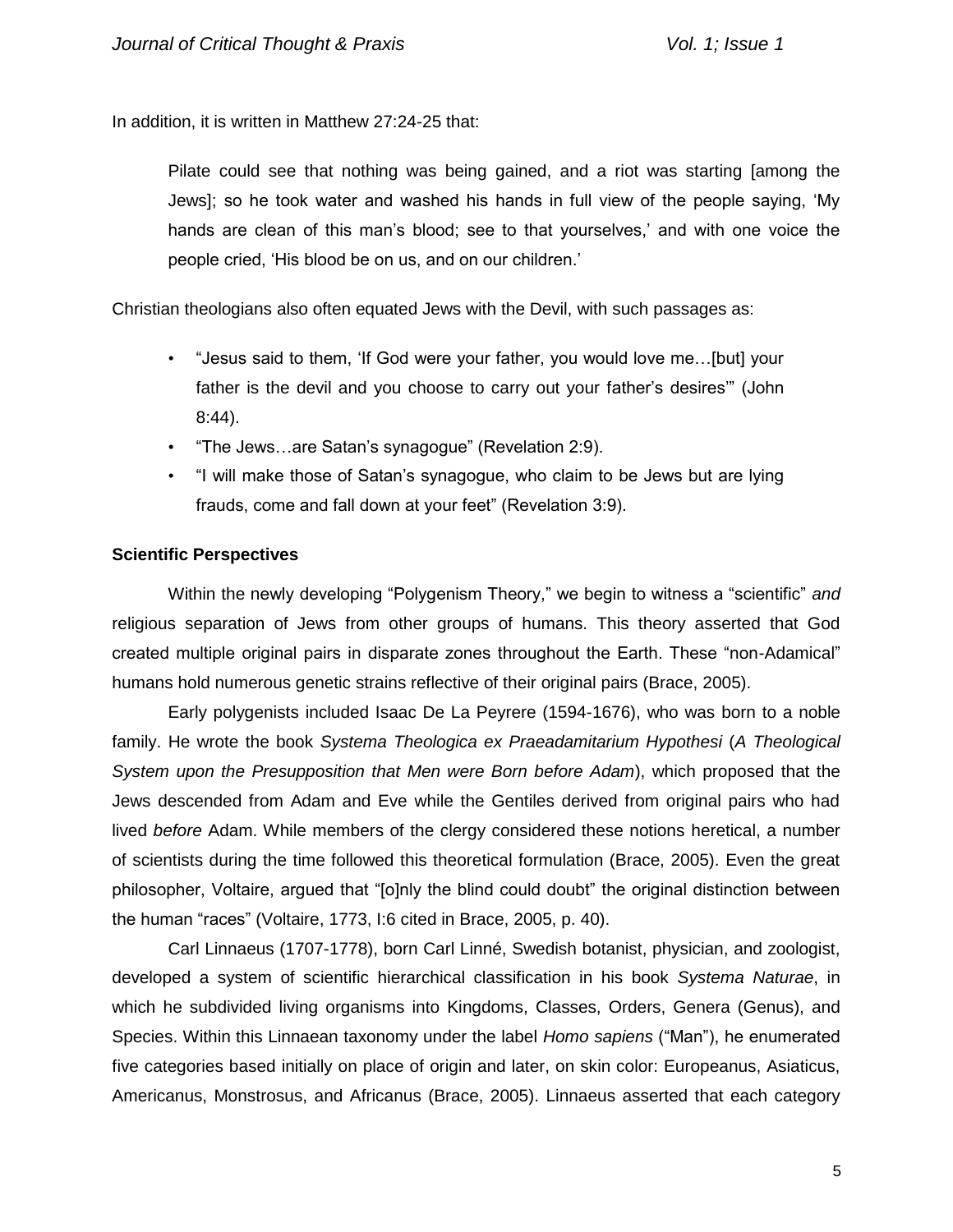was ruled by a different bodily fluid (or Humor), represented by Blood (optimistic), Phlegm (sluggish), Cholor (yellow bile meaning prone to anger), and Melancholy (black bile meaning prone to sadness). Linnaeus connected each human category to a respective humor, thereby constructing the Linnaeus Taxonomy of humans in descending order - Europeanus: sanguine (blood), pale, muscular, swift, clever, inventive, governed by laws; Asiaticus: melancholic, yellow, inflexible, severe, avaricious, dark-eyed, governed by opinions; Americanus (indigenous peoples in the Americas): choleric, copper-colored, straightforward, eager, combative, governed by customs; Monstrosus (dwarfs of the Alps, the Patagonian giant, the monorchid Hottentot): agile, fainthearted; and Africanus: phlegmatic, black, slow, relaxed, negligent, governed by impulse. In this random method of categorization, Carl Linnaeus has infamously been given the label as "father of scientific racism."

Later European scientists separated *Homo sapiens* and added other categories such as Caucasoid – originating from Europe, North Africa, Southwest Asia; Mongoloid – originating from East Asia, Siberia, the Americas; Polynesians; Native Americans; Australoid – indigenous Australians; and Negroid – originating from Central and Southern Africa (Ramon, n.d.). Louis-Antoine Desmoulins (1796-1828), French physiologist and polygenist, further divided humans into 16 subspecies and 25 distinct races in his 1826 book *Histoire Naturelle des Races Humaines* (*Natural History of the Human Races*). He rejected the possibility that geographical and climatic differences could produce the biological differences evidenced among humans. Instead, he argued that these distinct "species" and "races" maintain the genetic traits through inheritance, where they have remained "pure and without mixture" since their beginnings (Desmoulins, 1826, cited in Brace, 2005).

Of course, not all scientists during this time followed the polygenist school of thought. Johann Friedrich Blumenbach (1752-1840), a German professor of medicine and a monogenist, believed that the *nisus formativus* (vital forces of nature) caused by differences in climate, nutrition, or style of life across many generations was responsible for the changes in human forms from the beginning to the present. Blumenbach coined the term "Caucasians," borrowing from Sir John Chardin (1643-1713) who believed that the people of the Republic of Georgia, situated in the Caucasus Mountains, were the most physically beautiful people in the world. Blumenbach argued that Caucasians, or people of European descent, represented the epitome of God's human creation (Cameron & Wycoff, 1998). He claimed that throughout the ages, changes appeared that he referred to as degenerations from his assumed original Caucasians. The more populations departed from the original Caucasians, the more these populations were "degenerate." Blumenbach crafted his own human hierarchy: Caucasian (original humans),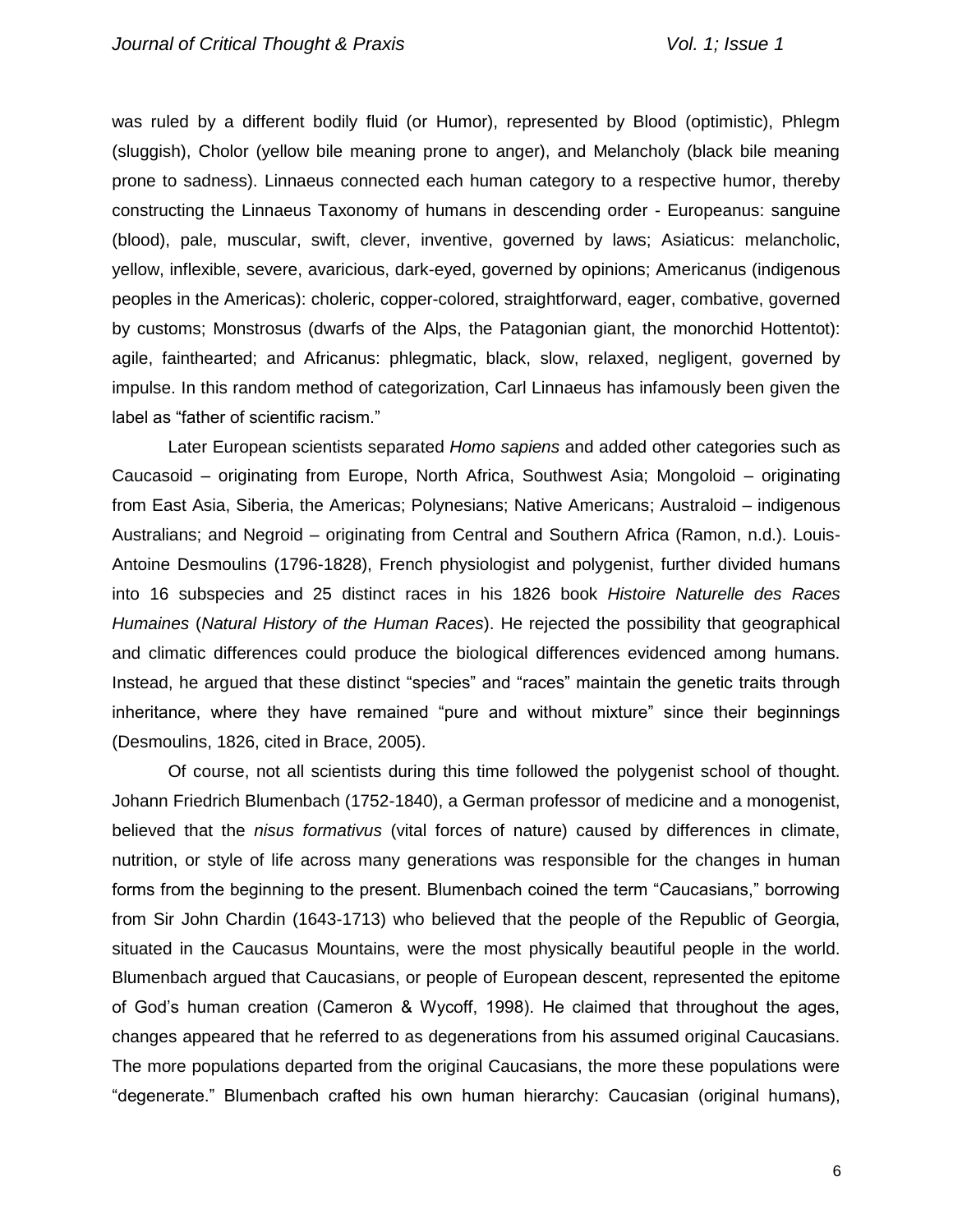Mongolian (East Asia), Ethiopian (African), American (indigenous peoples from the Americas), Malay (Melanesians, South Pacific islanders) (Brace, 2005). Referring to the racialization of Jews, Blumenbach stated:

It is generally known that the Jewish race has been spread for many centuries over all the earth; it has nevertheless maintained its racial traits pure and even typical. This remarkable fact has long been receiving the attention of scientists and physiologists. (Blumenbach, n.d., Retrieved 2/4/12, cited in Fishberg, 1911/2006, p. 9)

Even Charles Darwin, "father of evolution," contributed to notions of race in his work. In his pioneering book *On the Origin of Species* published in 1859, he posited an evolutionary theory of plant and animal development. Within his larger theory, he held that the physical, mental, and moral characteristics of the human species had evolved gradually over large expanses of time from our ape-like ancestors. Darwin developed the notion of "biological determinism," positing essentialist or biological bases for human behavior**.** In addition, Darwin asserted that Jews manifest a "uniform appearance" independent of their geographic locale (Darwin, 1859).

Although Darwin himself did not assert this, some of Darwin's successors (those of whom were referred to as "Social Darwinists") hypothesized that Jews were no longer simply a separate religious, ethnic, or political group. Rather, they extended the idea that, like black Africans and other groups (including homosexuals), Jews were throwbacks to earlier stages of religious and human development. They forwarded a so-called "racial" hierarchy placing "Aryans" on the top, black Africans at the lower end, and other "races," including Jews, at various points in between.

In Europe, by the late  $19<sup>th</sup>$  century CE, Judaism had come to be viewed by the scientific community as a distinct "racial" type with essential immutable biological characteristics – a trend that increased markedly into the early  $20<sup>th</sup>$  century CE. Jews were increasingly interpolated as members of a "mixed race" (a so-called "mongrel" or "bastard race"), a people who had crossed racial barriers by interbreeding with black Africans during the Jewish Diaspora. Many thought that if Jews were evil, then this evilness was genetic and could not be purged or cured. Therefore, converting Jews to Christianity, as once believed by many Christian leaders, could no longer be a solution to "the Jewish question."

In 1853, the French diplomat and essayist Joseph-Arthur de Gobineau (1816-1882) published his theories of a supposed "Aryan" race. He referred to "an original tribe" who resided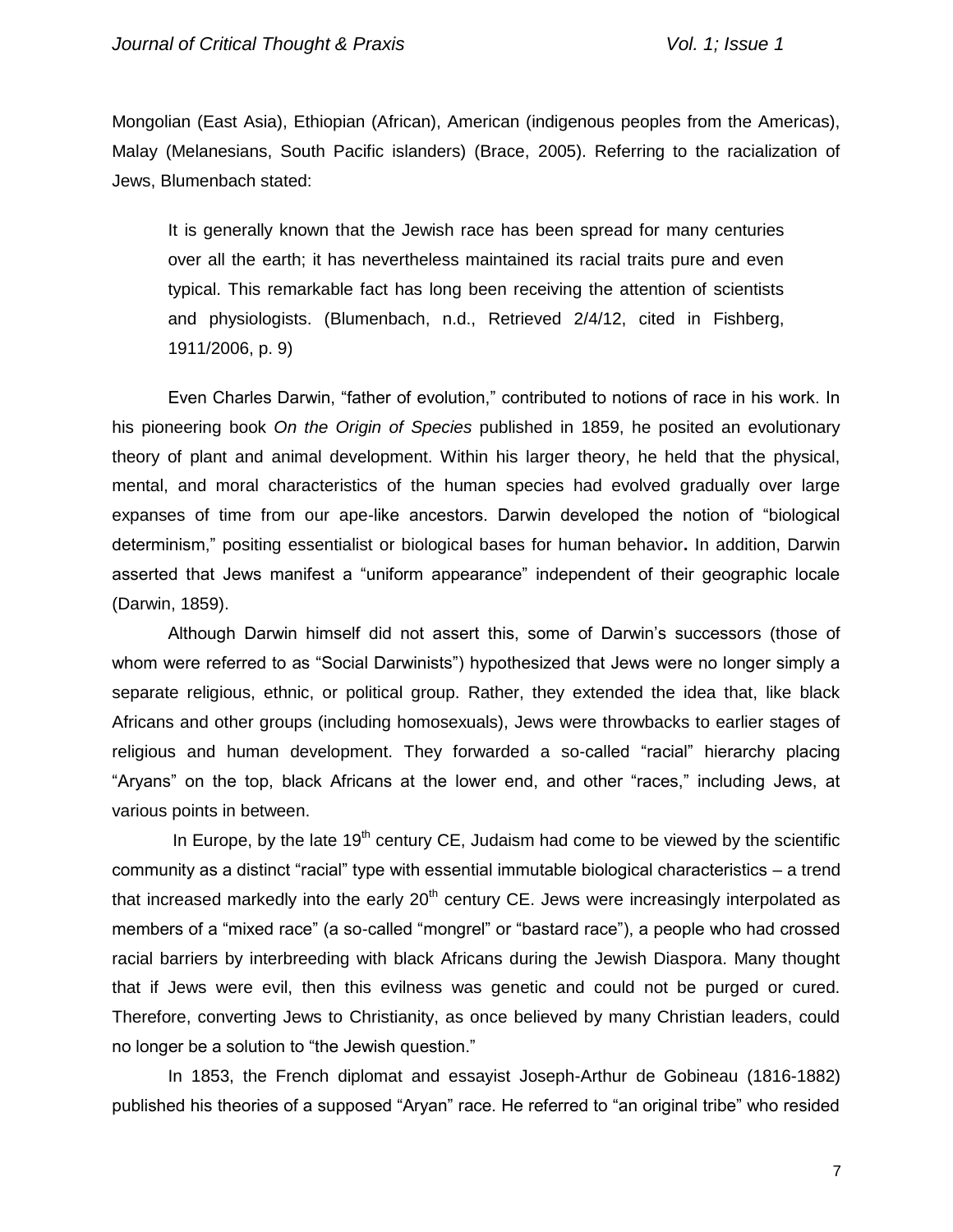in the Himalayas, asserting this location was the cradle of the Caucasian race. Jews, he stressed, were not members of that tribe. According to de Gobineau: "[T]he…French, German, and Polish Jews – they all look alike. I have had the opportunity of examining closely one of the last kind. His features and profile clearly betrayed his origin. His eyes especially were unforgettable" (de Gobineau, 1853/1967, p. 122, cited in Gilman, 1991, p. 69). Similarly, another French writer, Ernest Renan (1882/1996), stated that the Jewish or "Semitic" mind is superficial, while that of the "Aryan" is natural and wise. Later these theories would be expanded to represent Jews as a subhuman species and as a symptom of racial impurity and decay.

The British psychologist, Francis Galton – a cousin of Charles Darwin – founded the Eugenics Movement. In fact, Galton coined the term "eugenics" in 1883 from the Greek word meaning "well born." Eugenicists attempted to improve qualities of "race" by controlling human breeding. In his books, Galton (1869; 1883) argued that genetic predisposition determined human behavior. He claimed that the purpose of eugenics was to promote "judicious mating in order to give the more suitable races or strains of blood a better chance of prevailing speedily over the less suitable" (Galton, 1883, p. 25).

Galton proposed that the so-called "elites" of the British Isles were the most intelligent of all the peoples throughout the planet, while "[t]he average intellectual standard of the Negro race is some two grades below our own [Anglo-Saxons]. The Australian type is at least one grade below the African Negro" (1883, p. 25). He also felt that "[t]he Jews are specialized for a parasitical existence upon other nations" (Galton, 1904, cited in Pearson, 1911/2011*,* p. 209). Galton asserted that Jews comprised a lower racial form, and that they could be easily recognizable by their physiognomy. He particularly talked about a supposed cold and calculating "Jewish gaze":

Who has not heard people characterize such and such a man or woman they see in the streets as Jewish without in the least knowing anything about them? The street Arab who calls out "Jew" as some child hurries on to school is unconsciously giving the best and most disinterested proof that there is a reality in the Jewish expression. (Galton, 1904, cited in Salaman, 1912, p. 190)

Galton's work heavily impacted the development of mandatory sterilization laws on people considered "less suitable" (the so-called "feebleminded," those "prone to criminality," and the "mentally insane") in the U.S. and Germany.

Some, including anthropologist Richard Andree, viewed the way Jews spoke as proof of their racial otherness: "The so-called Jewish accent (*mauschein*) is a Jewish race trait, as

8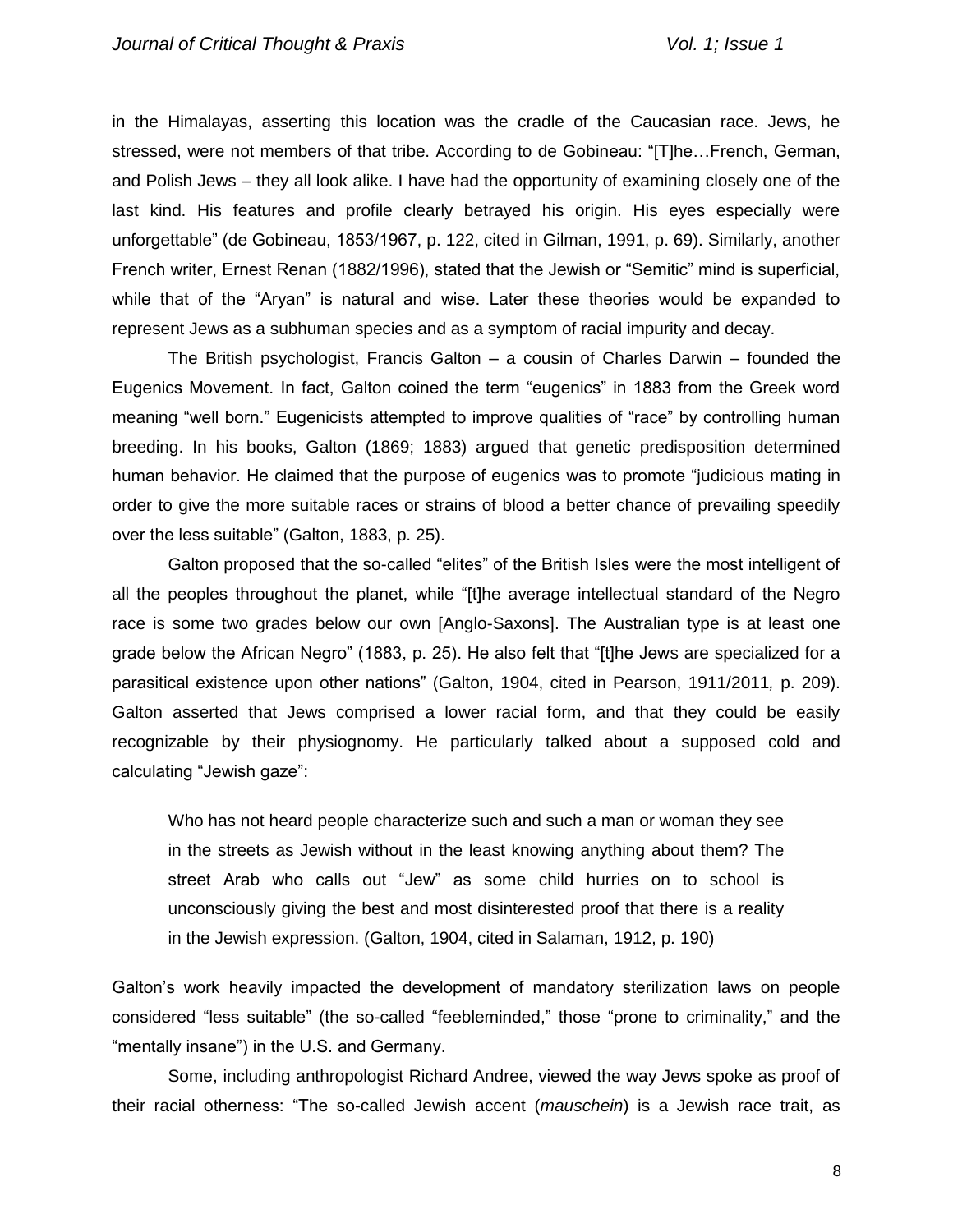ineradicable in them as the Jewish type itself . . . This is very decidedly a race trait, since it is found among the Jews of all countries" (Andree, 1881, cited in Fishberg, 1911/2006, p. 77). Andree even warned of the existence of "the eternal Hebrew":

No other race but the Jews can be traced with such certainty backward for thousands of years, and no other race displays such a constancy of form, none resisted to such an extent the effects of time, as the Jews. Even when he adopts the language, dress, habits, and customs of the people among whom he lives, he still remains everywhere the same. All he adopts is but a cloak, under which the eternal Hebrew survives; he is the same in his facial features, in the structure of his body, his temperament, his character. (Andree, 1881, pp. 24-25, cited in Gilman, 1993, p. 26)

This supposed "racialization" of the Jews was codified in the U.S.-American writer's, Madison Grant (1865-1937), influential book, *The Passing of the Great Race* (1916), in which he argued that Europeans comprised four distinct races. Atop Grant's racial hierarchy were the "Nordics" of northwestern Europe, whom he considered natural rulers and administrators who accounted for England's "extraordinary ability to govern justly and firmly the lower races" (Grant, 1916, p. 207). The Nordics were what the Nazi regime termed the "Master Race," a branch of which was the "Aryan race." The Aryan race was the ideal, "pure," and "original" racial stock and was called "Proto-Aryans" during the  $19<sup>th</sup>$  and early  $20<sup>th</sup>$  centuries (Widney, 1907). After the Nordics, next down the racial line fell the "Alpines," whom Grant referred to as "always and everywhere a race of peasants" with a tendency toward "democracy" although submissive to authority (p. 227). These were followed by the "Mediterraneans" of Southern and Eastern Europe, inferior to both the Nordics and the Alpines in "bodily stamina" but superior in "the field of art." Also, Grant considered the Mediterraneans as superior to the Alpines in "intellectual attainments," but far behind the Nordics "in literature and in scientific research and discovery" (p. 229). On the bottom of this hierarchy, he placed the most inferior of all the European socalled races: the Jews. Referring specifically to the Polish Jew, Grant asserted that "…the Polish Jews, whose dwarf stature, peculiar mentality and ruthless concentration on selfinterest…" (p. 16), present themselves in "swarms" (p. 63).

Analogous to the notion in the United States that "one drop" of "Black African" blood makes a person Black, according to Grant (1916):

9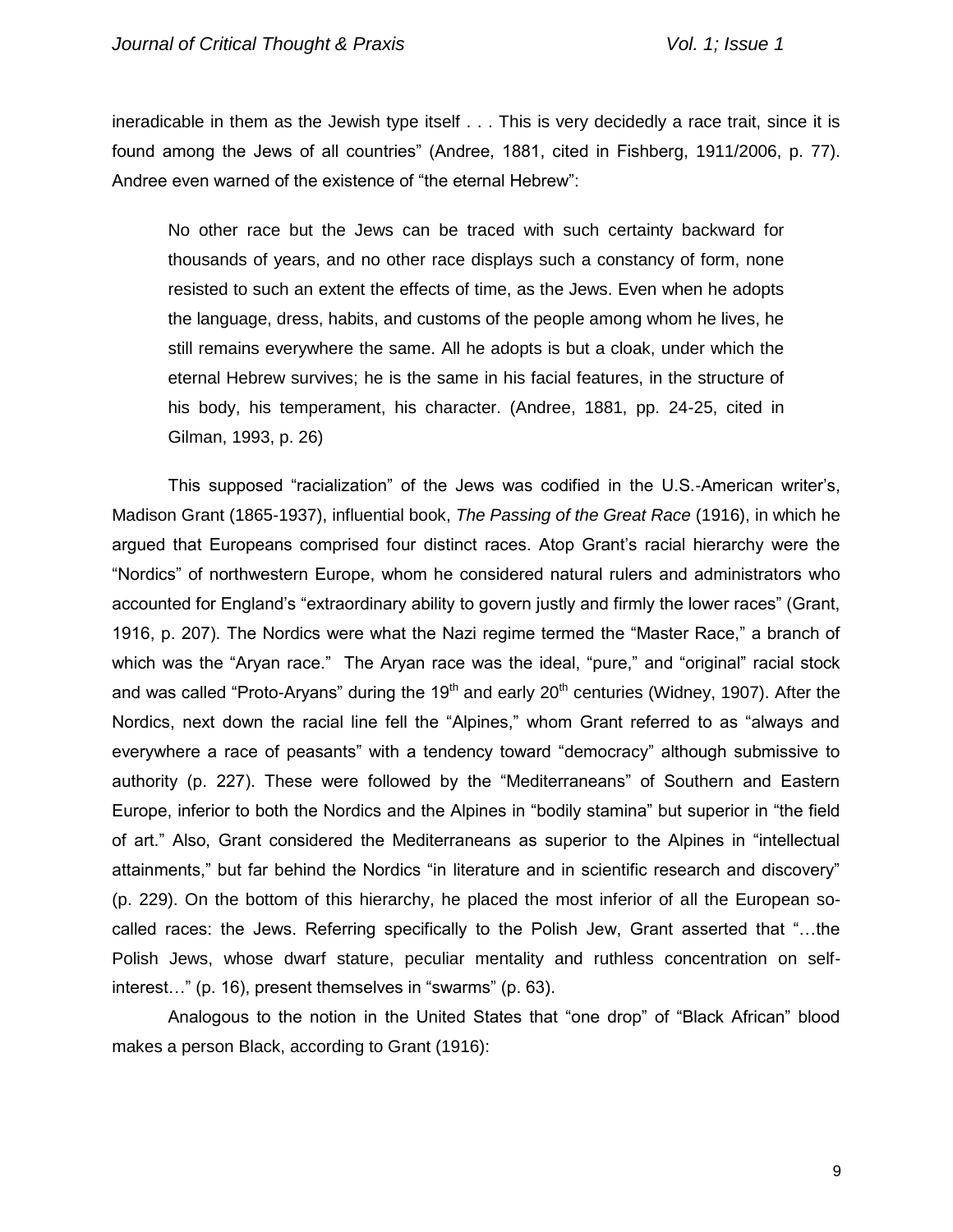The result of the mixture of two races, in the long run, gives us a race reverting to the more ancient generalization and lower type. The cross between a white man and an Indian is an Indian, the cross between a white man and a Negro is a Negro, the cross between a white man and a Hindu is a Hindu, and the cross between any of the three European races and a Jew is a Jew (p. 18).

Then former President Teddy Roosevelt said that Grant's book "…is the work of an American scholar and gentleman; and all Americans should be sincerely grateful to you for writing it" (Roosevelt, 1917, p. 33c). Grant's book was translated into German and provided added justification to Adolph Hitler in the writing of *Mein Kampf* (Brace, 2005). Hitler even wrote to Grant and referred to Grant's book as his "Bible" (Kühl, 1994, p. 85).

#### **Immigration and "Race"**

Madison Grant's work had a further chilling effect on the climate surrounding Jews, impacting immigration legislation of 1924 in the United States. The Johnson-Reed Immigration Act (a.k.a. "National Origins Quota Act" or "National Quota Act"), in addition to previous statutes (e.g. 1882 statute against the Chinese, 1908 statute against the Japanese), restricted immigration from Eastern Europe and further limited immigration from Africa and Asia. The act also specifically curbed immigration of the so-called "Hebrew race." On the other hand, the act permitted large numbers of immigrants from England, Ireland, and Germany.

At the end of the 18<sup>th</sup> century CE, Russia partitioned Poland, a territory with hundreds of thousands of Jews in residence. Jews were often forced to convert to Christianity, and young Jewish males were taken from their families for compulsory military service for a term of twentyfive years. Meanwhile, in Russia and its territories, in 1881 and subsequent years, *pogroms* (violent government-condoned attacks) terrorized and killed a number of Jews. In 1891, all Jews were expelled from Moscow. Many of the survivors of the repressive measures fled Russia between 1880 and 1920. Some immigrated to Palestine, while others went to Western Europe or to the United States. One-third of Eastern European Jews (about two million people) immigrated to the United States, where many ended up in the lower East Side of New York City. Countless individuals lived in incredible poverty. Many of the U.S. residents at the time saw them as the "scum of Europe" and as dirty, atheistic Communists.

Most – approximately 65 percent – of those Jewish workers who emigrated between the years 1880 and 1920 were classified as "skilled," a much higher proportion than other groups of immigrants during that time. Jews and other newly-arriving European "ethnic" groups were, in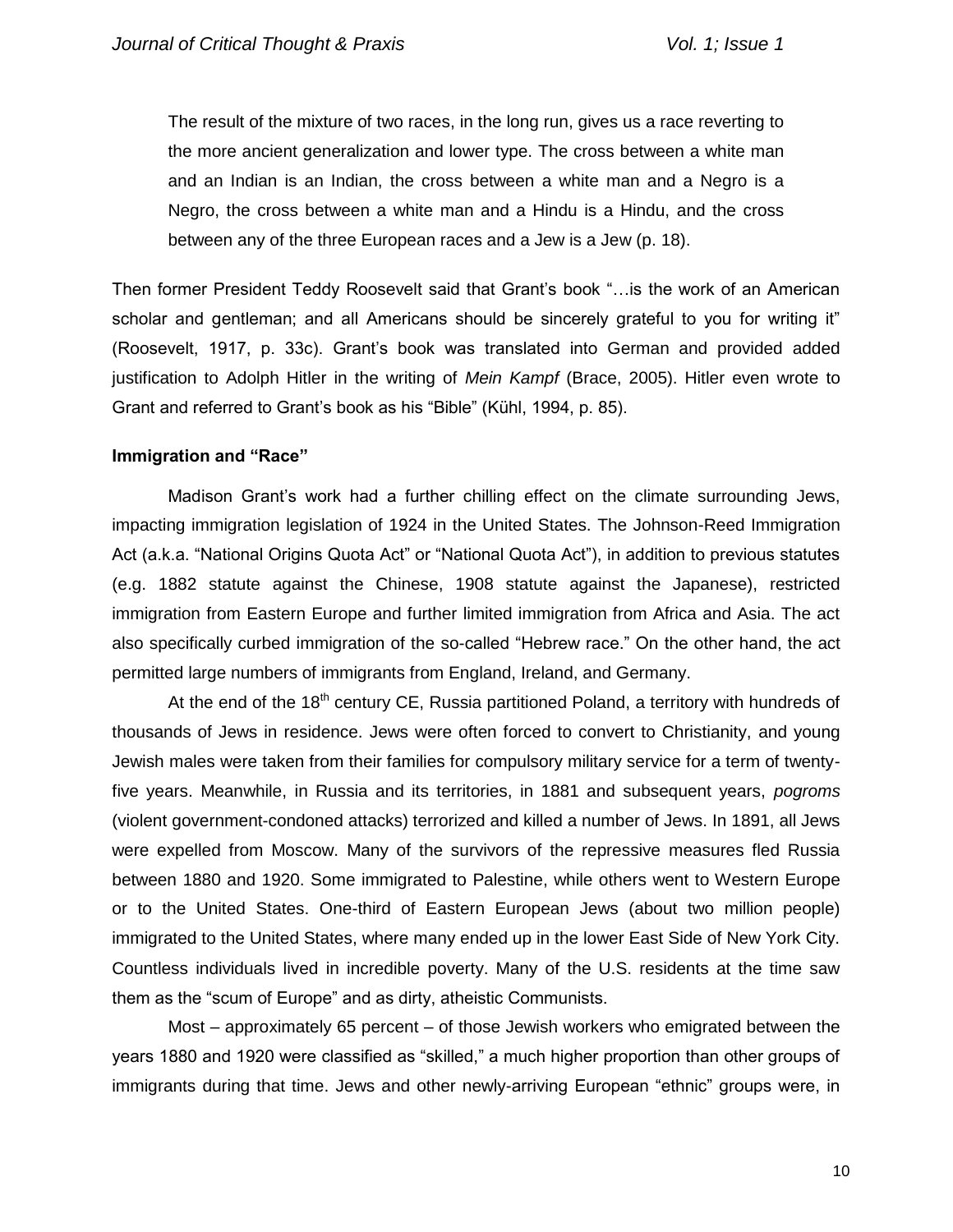Brodkin's (1998) terms, "temporarily darkened" (i.e. their ethnoracial assignment was that of "non-White"), and as a result, Jews were effectively frozen out of many of the craft industries, particularly the building trades. However, Jews were able to enter the garment industry in large numbers due to its expansion and need for workers. They would also eventually enter, and for a time dominate, the newly-developing motion picture industry, where a handful of Eastern European Jewish refugees fleeing their pogrom-ridden homelands transformed a technology once considered to be a novelty and curiosity at best into the world's most powerfully influential form of mass media.

The mass migration of Jews and other groups from around the world resulted in an enormous influx of diverse populations into the United States. These newly arriving immigrants brought with them an exciting and creative energy that had the potential of reinvigorating the country. Yet, many U.S. residents regarded this period of immigration as a period of "racial" instability and volatility. Thus, during the 1920s, a series of Jim Crow segregation laws were passed and rigidly enforced because, as Lewis and Ardizzone (2001) contend, "Racially ambiguous Americans complicated and potentially threatened the logic of Jim Crow and the definition of race that underlay it" (p. 109).

The National Origins Act of 1924 established quota percentages based on the census population in 1890. The number of immigrants to be admitted annually was limited to 2 percent of the foreign-born individuals of each nationality living in the U.S. in 1890. The act extended immigration rights almost exclusively to northwestern Europeans to "protect our values . . . [as] a Western Christian civilization" (Feagin, 1997, p. 35). The act functioned to prevent Catholics, Jews, and other non-Protestant groups from settling in the United States. According to Jewish historian Sander Gilman (1991), Jews were not considered as White during this period of U.S. history, but rather they were often seen as being Asian or "Mongoloid" and were considered primitive and tribal. Gilman found that Jews were interpolated as the "white Negroes" by prevailing dominant discourses in European society, where "[i]n the eyes of the non-Jew who defined them in Western [European] society the Jews became the blacks" (Gilman, 1991, cited in Thandeka, 1999, p. 37). Thandeka (1999) added that "the male Jew and the male African were conceived of as equivalent threats to the white race" (p. 37). Thus, the 1924 immigration act was enacted to limit immigration of "undesirables," and specifically, further limit a potential influx of an "Asiatic element" seemingly embodied by Jews.

Although, in actuality, Jews are members of every so-called "race," the supposed "racial" characteristics of Jews were thought to be evident in their physiognomy. By the end of the 19<sup>th</sup> century CE, the popular image of the "Jewish type," portrayed invariably as the Jewish male,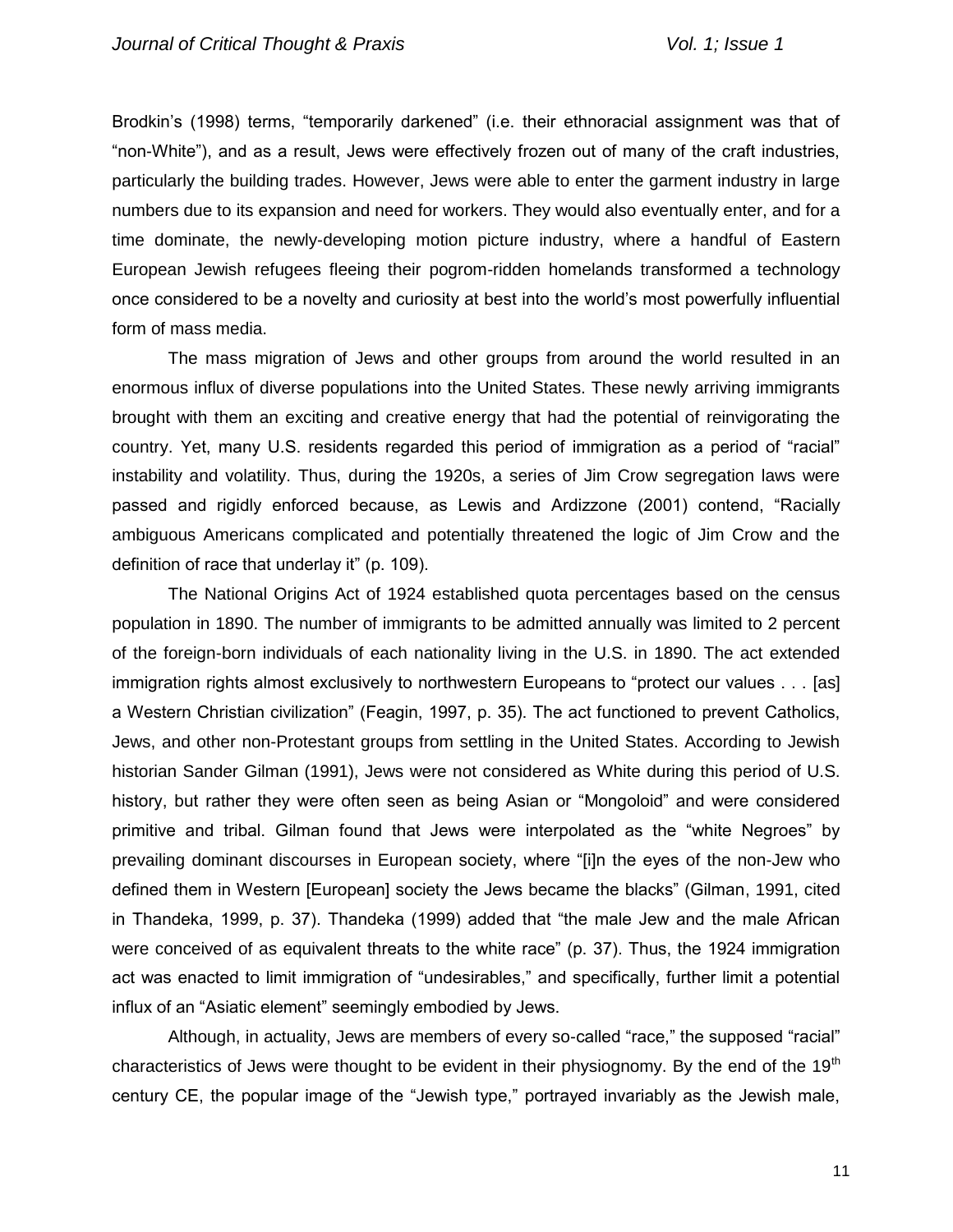"consisted of a hooked nose, curling nasal folds (*ali nasi*), thick prominent lips, receding forehead and chin, large ears, curly black hair, dark skin, stooped shoulders, [weak flat feet, deflated rump,] and piercing, cunning eyes" (Isaac, 1940, cited in Gilman, 1993, p. 18). In addition, the gaze of the Jew was said to be pathological, searing, cunning, cold, and piercing (Gilman, 1991). Meanwhile, phrenologist practitioners of the Eugenics Movement, who attempted to correlate skull size and shape with mental abilities and character, held that a specific section of the "Jewish" or "Hebrew" brain was "abnormally" developed, causing Jews to be highly interested in money (Gilman, 1991).

## **Abject Bodies**

In many Western societies, bodies of non-European heritage are regarded as abject bodies – bodies that, to use Judith Butler's (1993) phraseology, do not matter, or, at least, do not matter as much as "White" bodies. Butler reminds us that the term "abjection" is taken from the Latin, *ab-jicere*, meaning to cast off, away, or out. On a social level, abjection designates a degraded, stigmatized, or cast out status. In psychoanalytic parlance, this is the notion of *Verwerfung* (foreclosure). Among materially abject bodies are racially marked bodies, homosexual bodies, bodies with disabilities, and others.

Butler (1990) states that "we regularly punish those who fail to do their gender right" (p. 140), and similarly punish those who fail to do their "race" right. *Doing* one's "race" right often depends on *doing* one's socioeconomic class right. The regulatory regimes of "race" and class are inimically connected, and these connections are discursively maintained.

As we know, the Nazis used contrived "racial" arguments as a philosophical cornerstone for justification of their persecutions of Jews, most people of color, and people with disabilities, all of whom they considered descendants from inferior "racial stands." Nazi leaders whipped up public sentiments against the Jews, whom they referred to as Germany's "internal enemies" who were responsible for Germany's defeat in World War I. The Nazi campaign of so-called moral, racial, and sexual purity led to an intense and violent campaign against Jews and other groups, including homosexuals, physicians who performed abortions, women's rights activists, sexuality educators, Communists, Socialists, and others.

Nazi leadership argued vehemently that Jews polluted the "Aryan race." They forced Jews to wear the yellow Star of David as a signifying marker, since to the Nazis, yellow represented "race pollution." Hitler himself disputed the claim that Judaism was simply a religion, but condemned "…this first and greatest lie, that the Jews are not a race but a religion.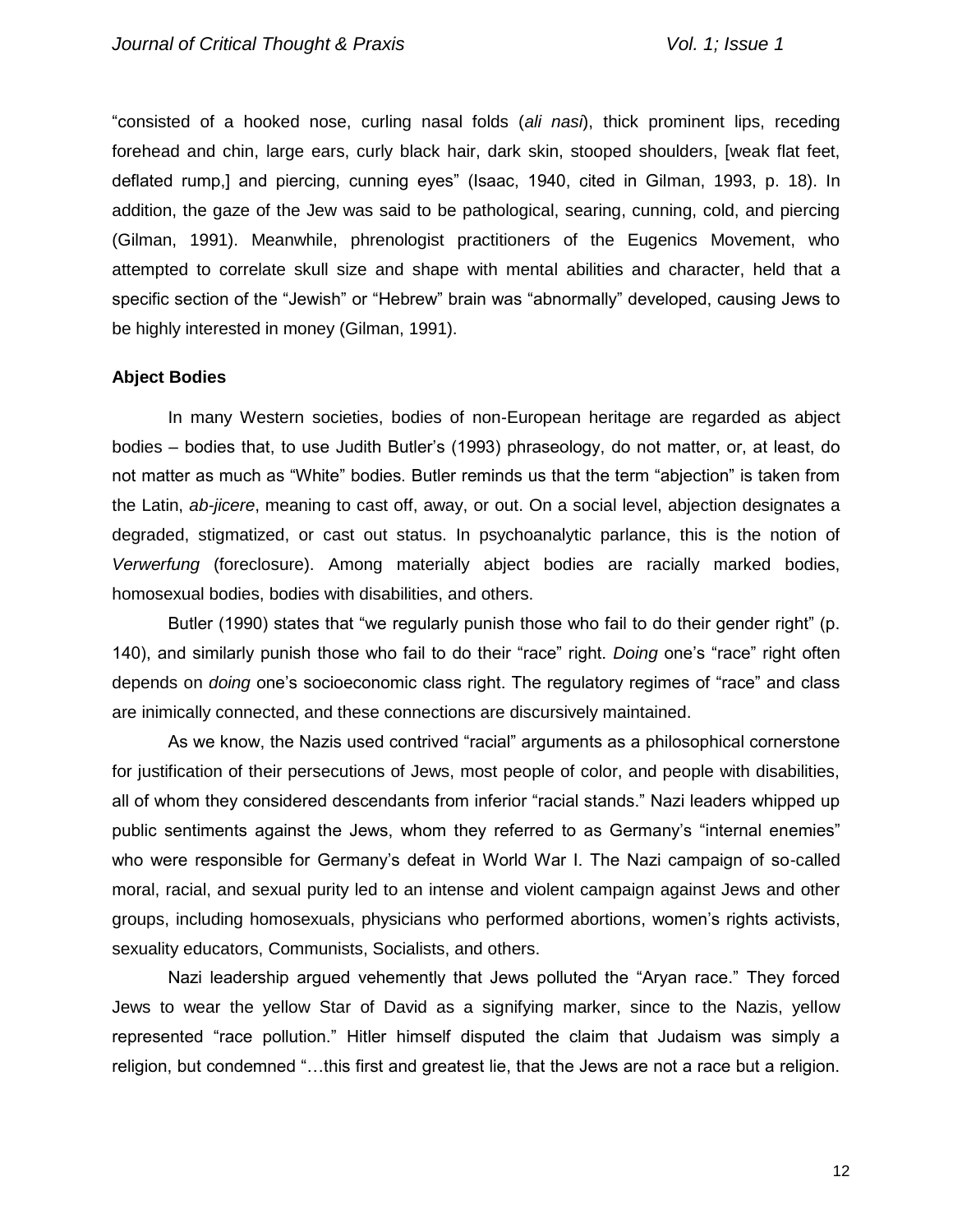The Jew has always been a people with a definite racial characteristic and never a religion" (Hitler, 1943, pp. 306-307).

This sentiment extended far beyond the borders of the Third Reich. For example, in 1939, the United States Congress refused to pass the Wagner-Rogers Bill, which, if enacted, would have permitted entry to the United States of 20,000 children from Eastern Europe over existing quotas. Laura Delano Houghteling, cousin of Franklin Delano Roosevelt and wife of the U.S. Commissioner of Immigration, sternly warned, "20,000 charming children would all too soon, grow into 20,000 ugly adults" (Houghteling, cited in Kraut, 1995, p. 256, as well as in "America and the Holocaust" for "The American Experience," WNYC-TV, April 7, 1994.).

The Nazis murdered an estimated six million Jews, equaling two-thirds of European Jewry and one-third of the entire global Jewish population. According to Brodkin (1998), the changes in Jewish ethnoracial assignments over the past one hundred years in the United States have certainly affected the ways in which Jews of different generations growing up in different eras construct their ethnoracial identities. Brodkin asserts, "Those changes give us a kind of double vision that comes from racial middleness: of an experience of marginality *vis-àvis* whiteness, and an experience of whiteness and belonging *vis-à-vis* blackness" (pp. 1-2).

Once constructed as the "Other" in European society, Jews and "Jewishness" – while certainly not fully embraced by the ruling elite as "one of their own" – became a sort of "middle" status, "standing somewhere between the dominant position of the White majority and the marginal position of People of Color" (Biale, Galchinsky, & Heschel, 1998, p. 5). And this change in Jewish ethnoracial construction has occurred only within the last 60 or so years. For Adams and Bracey (2000), Jews may constitute "a race-bending 'white' category of people who are still considered by some to be 'not quite white'" (p. B10), or as I call it, "off-white" (Blumenfeld, 2010). Jews in many nations of the world can be considered "bicultural" due to their past vantage points existing simultaneously from the margins as well as toward the center.

Lewis Browne, a Jewish author, published an essay in the January 29 issue of American Magazine in 1929, responding to his Gentile friend's question concerning the appearance of Jewish peculiarity, strangeness, and difference – not simply difference from White Gentiles, but the incredible variability between Jews within the American Jewish community. Asking "Why are Jews like that?," his friend clarified that "I wasn't thinking of their language or their beards. Those things, I realize, are superficial" (p. 7). In addition, he was not referring to their manners, but rather, what baffled his friend was "their manner." His friend wrote,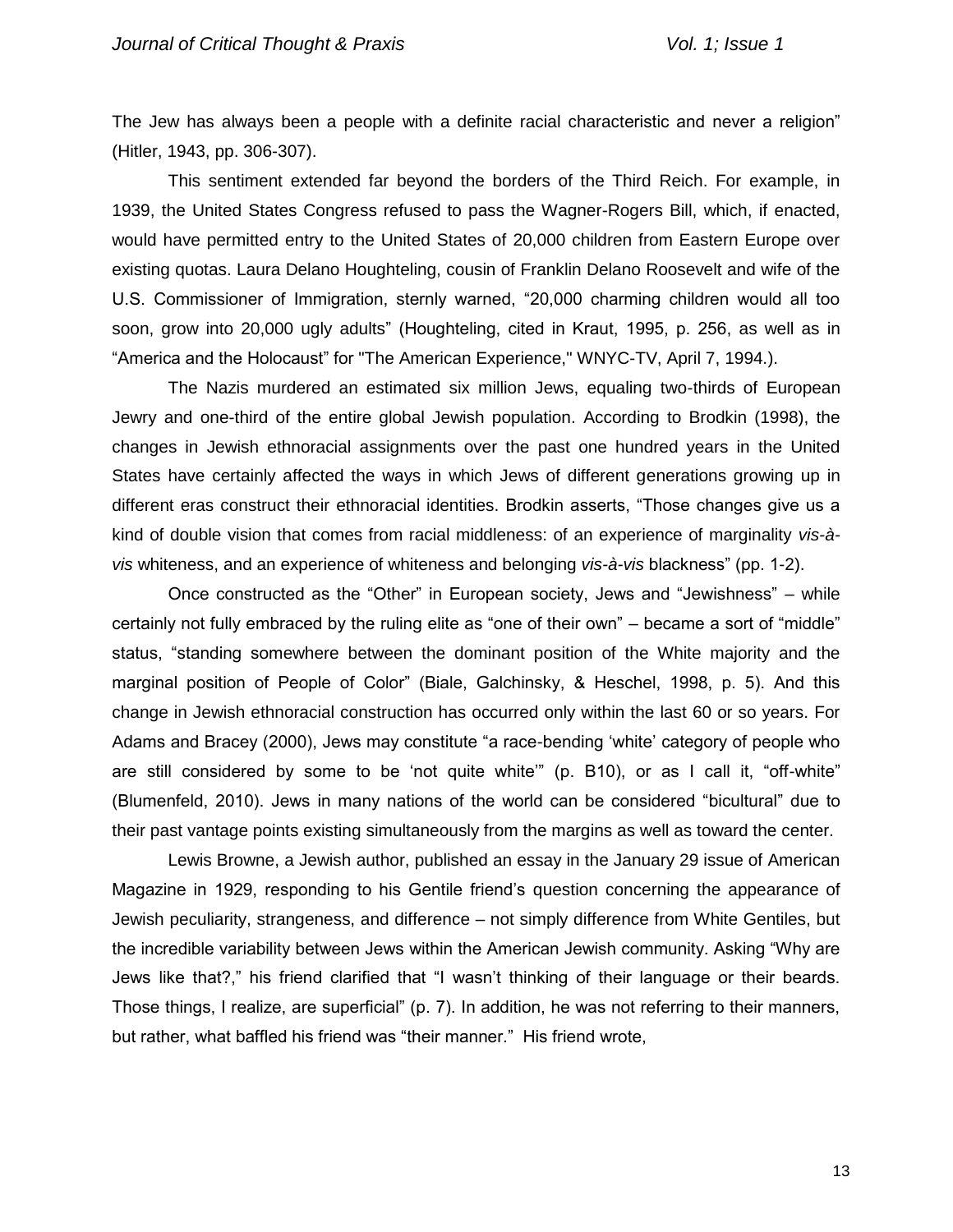There was queer light in their eyes, and a sort of tenseness in their bodies; that was what made me put my question to you. For you, too, show those characteristics to a degree . . . You are all somehow different from the rest of us. And I'd like to know why. (Browne, 1929, p. 7-8)

Possibly, if this does exist, it is because Jews as a community carry with them an "oppression mentality," an "enemy memory" (Steele, 1990, cited in Berman, 1994), or a "siege mentality" (Hertzberg, 1979, cited in Feagin and Feagin, 1993, p. 167). This is their intense awareness that anti-Jewish oppression can surface again at any time, regardless of how "good" conditions for Jews appear at any given historical moment. As Fein (1988) writes,

What is the first lesson a Jew learns? That people want to kill Jews . . . To be a Jew in America, or anywhere, today is to carry with you the consciousness of limitless savagery. It is to carry that consciousness with you not as an abstraction, but as a reality; not, G\*d help us all, only as memory, but also as possibility. (pp. 59-60)

As African American identity is interpolated as immutable, Jewish identity, on the other hand, is often seen for its mutability – its Chameleon-like properties. Jewish identity not only confounds the racial binary frame, but also confuses the outside/inside binary as well. In terms of the parodic of passing:

If African Americans passing for white ultimately demonstrated that black identity was an interiorized, immutable entity, present no matter how light one's skin, i.e. it is the possibility of passing that will locate race "deep down inside," the status of the Jewish interior was far less certain and solid. (Itzkovitz, 1999, p. 48, fn. 28)

Anxieties over Jewish performativity result from fears of Jews as being shape-shifters with strange chameleonic "Jewish blood," which, according to Itzkovitz (1999), implied "both the fluid instability of Jewish identity and the embodied stability of Jewish racial distinctiveness" (p. 42). Jewish social and identity fluidity – this apparent slipperiness and elusiveness of supposed Jewish difference – raised anxiety and fear in the public mind that behind the Jewish performance, no actual difference existed. According to Itzkovitz (1999),

The secrets imagined behind the eyes of the Jew . . . that so-called Jewish inscrutability informed catalyzed notions of hidden Jewish sexual and economic practice in turn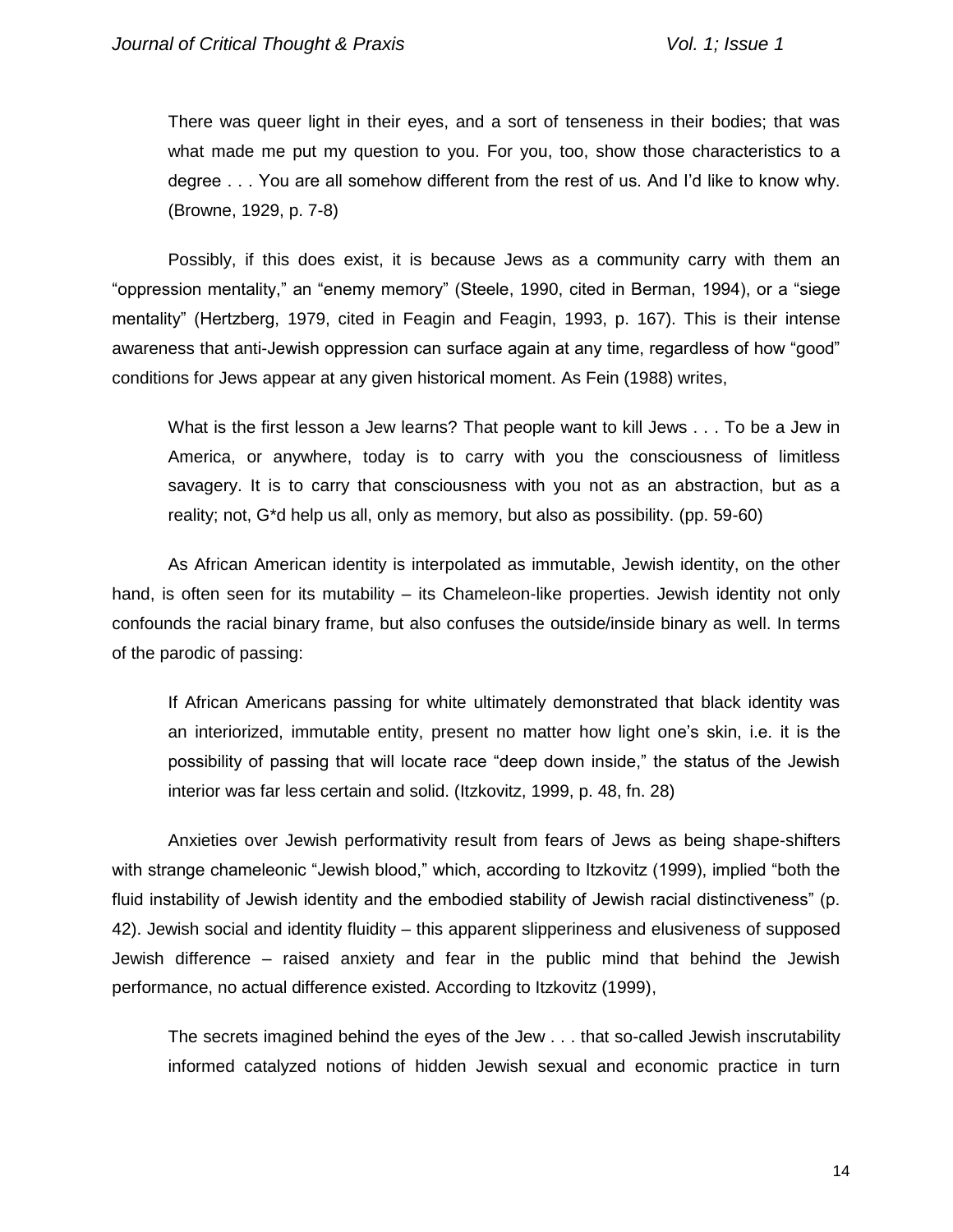helped to define (and trouble) the boundaries of normative white, American heterosexual masculinity. (p. 60)

He also states,

Jews were both white and racially other, American and foreign, deviant and normative, vulgar and highly cultivated, and seemed to have an uncomfortably unstable relation to gendered difference – all of which made them seem at once inside and inescapably outside the normative white American culture. (p. 41)

# **The Mahlers of Antwerp and "Race Passing"**

Hitler's goal was to maintain a pure so-called Nordic or Aryan race, and thereby make Germany the preeminent power in the world. Aryans were told that it was their duty to fulfill their proper roles for the "new Germany." Aryan women were expected to breed blond-haired, blueeyed children for the "Reich." For them, abortion and birth control were forbidden. On the other hand, the Reich encouraged non-Aryan women to abort rather than produce "inferior" and polluted children. The Nazi campaign of moral, racial, and sexual purity led to an intense and violent campaign against Jews and other groups. Eventually, the Nazis rounded up millions of Jews and forced them to leave their homes and live in segregated, walled ghettos – the largest being in Warsaw, Poland. They were later transported to Nazi concentration camps where prisoners suffered unspeakable horrors.



Lilian and Armand Bushel (Georges Mahler's sister's children) wearing yellow stars and walking in the Antwerp ghetto during the Nazi occupation. Nazis eventually transported their family to the Auschwitz concentration camp, where they murdered them.

Beginning in 1941, the Germans instituted and enforced the first of a series of anti-Jewish laws in Belgium. Jews had to register in each town with local officials. They were forbidden to own businesses or practice in the professions. Beginning at the age of six, all Jews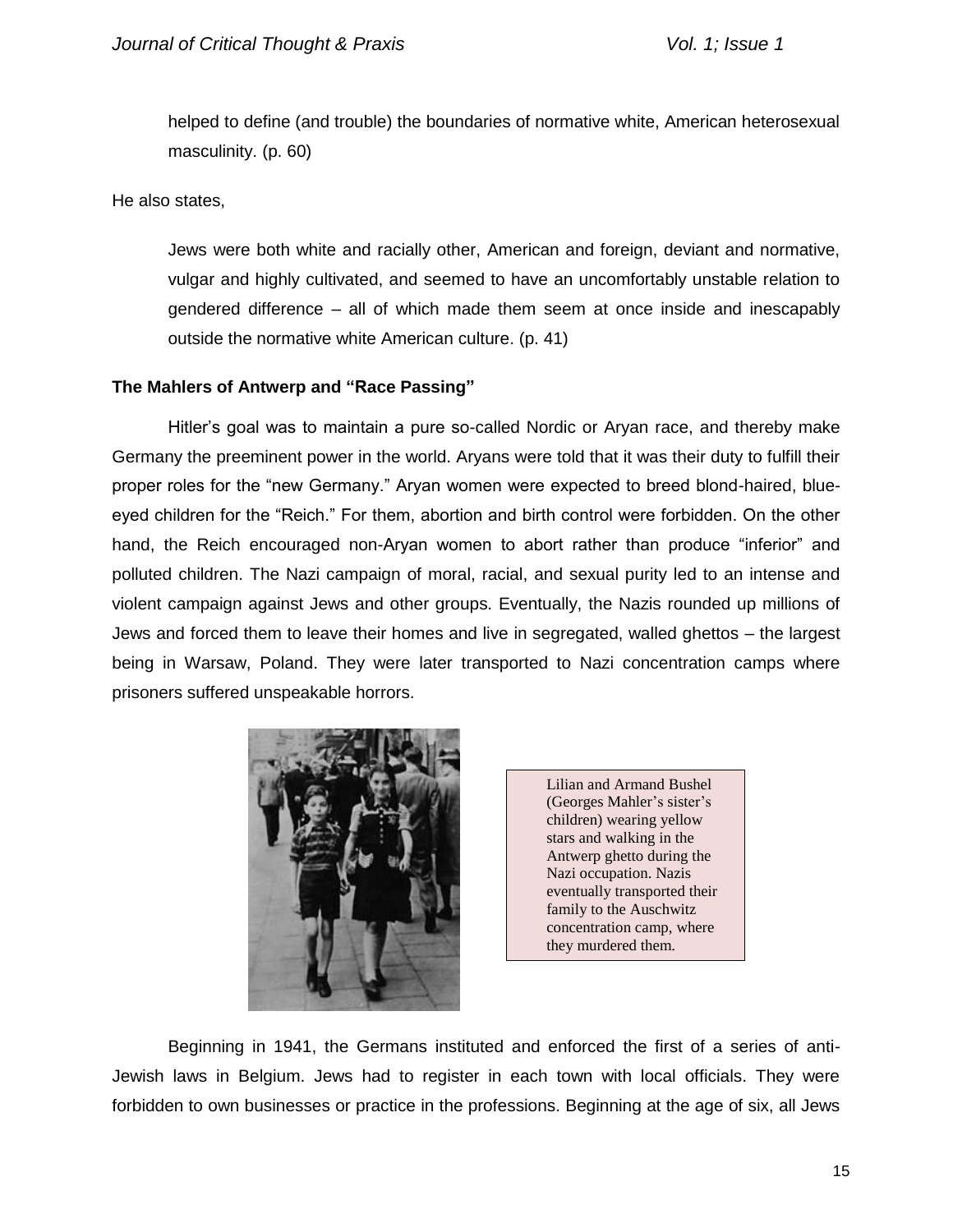were compelled to affix to their outer clothing a yellow Star of David with the word "*Juif*" (Jew) that was easily recognizable at a distance. They were routinely forced into labor camps. Some were eventually released; others were not.

In 1942, the Nazi officials ordered my cousin, Georges Mahler, to report to forced labor with a contingent of approximately 100 others. "Thanks to the intervention of Mr. Langerman, an enigmatic figure who seemed to have connections with the *Sicherheitspolitzei* in Antwerp, Papa was released at the last moment.<sup>2</sup>" Charles's grandfathers  $-$  Jacques Mahler and Zallel Lichtman – were on opposing sides of the question of whether or not the family should go into hiding. Grandpa Mahler argued against leaving. He took Hitler at his word when he promised Queen Elizabeth of Belgium that he would not deport Belgian Jews. Grandpa Lichtman, though, felt adamant in his conviction that they all must abandon Antwerp for the countryside.



 $\overline{a}$ 

Georges Mahler's different forms of identification  $-$  (top) paperwork identifying him as a Jew (*Jood-Juif*) and in an attempt to pass, his Gentile identity as Georges Marlier (bottom).

Georges and Selma, in their desperate attempts to escape the unspeakable horrors they anticipated at the hands of an invading force, had gone to extraordinary measures to change their identities to "pass" undetected. They contacted a trusted official from the Antwerp suburb of Deurne and paid him 10,000 Belgium francs for new identity cards. The new cards bore the

 $2$  Unless otherwise referenced, direct quotes in this section are drawn from Charles Mahler's untitled and unpublished memoirs reflecting his experiences during the Nazi occupation of Belgium.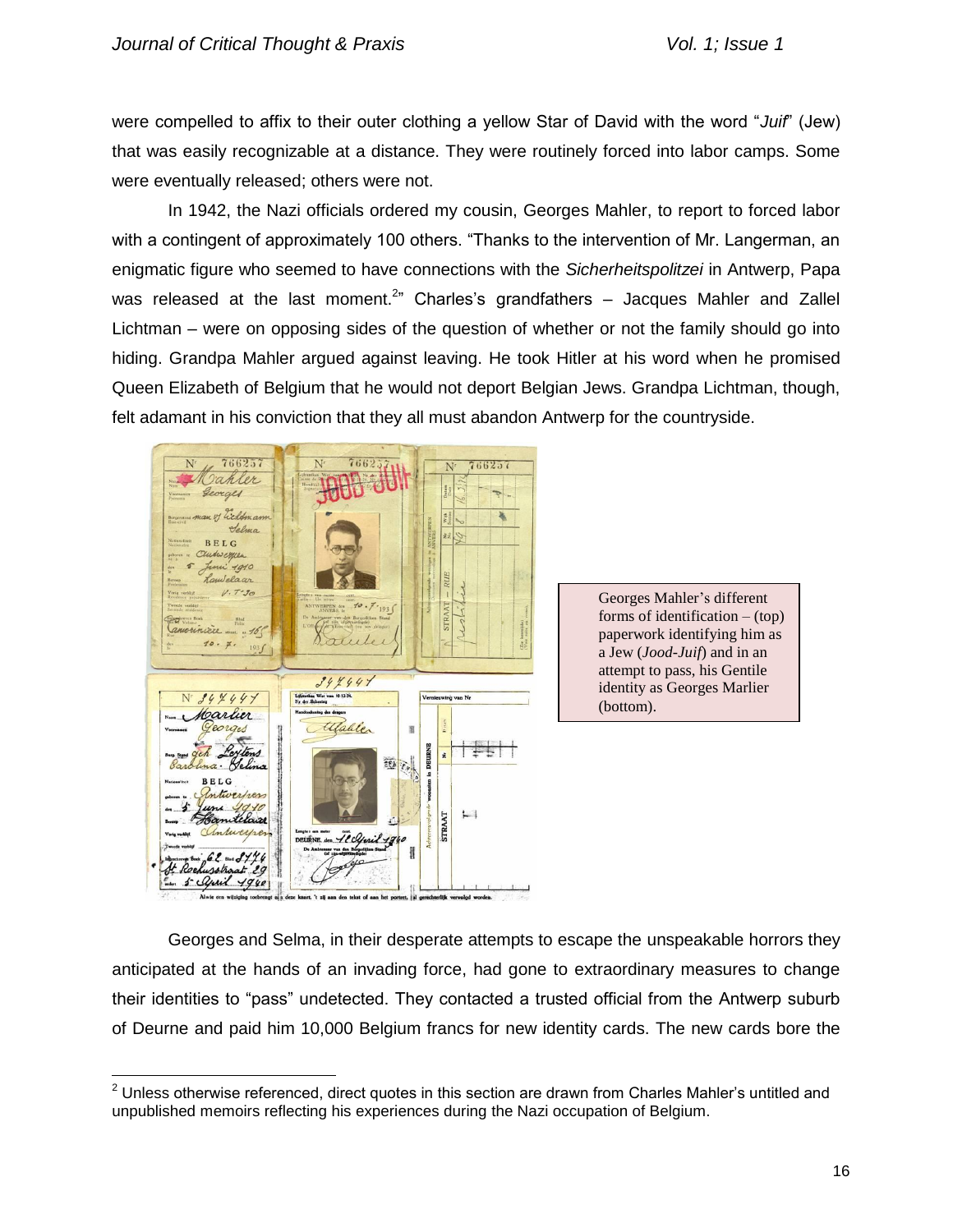names "Georges Marlier" and "Céline Leytons Marlier," with their residence on 29 St. Rochusstraat in Deurne, to replace their current cards with the large red "*Jood - Juif*" stamp emboldened on the surface. Georges and Selma very carefully explained to Charles that for a while, his name would now be "Karel Marlier," and that they were no longer Jewish, but were now Christians.

Butler (1993) discusses a hegemonic cultural discourse that sets a binary framework of gender and a binary framework of "race" – "White"/"Persons of Color" – that is constituted within a white-supremacist system. This racial binary frame not only demarcates "Whites" from "People of Color," but in effect differentiates Whites as fully human from those who are less evolved or less-than-human. In this regard, the concept of "race passing" – attempting to be perceived by others as a "race" outside of one's "assigned race" (in most instances, "passing" as "White") – is to pass as fully human. Butler argues that there is no "race" or "racial" crossings outside of power.

In their attempts to "pass" as Whites in a white-supremacist society, Georges and Selma had to make the most important and most difficult decision of their lives. Like many other Jewish parents during this time, they had to decide whether to take their children into hiding with them, or whether their children would have a better chance of survival if they could give them over to a Gentile family for safe keeping for the duration of the occupation. Georges and Selma eventually decided on the latter. The Mahler's sympathetic Christian neighbor, Marie Laener-Van Rillaer, proposed to hide the children in the home of her sister, Clémentine, in the village of Begijnendijk:

Mama had taken Nanette [age two] and me to Begijnendijk . . . Suddenly I understood . . that I also was going to have to stay there, alone with strangers. And of course, that was out of the question. I hung on to my mother who held my arms, while Marie grabbed my legs, and I fought with all my power. I screamed. I shouted. I went back to Antwerp with my mother.

Georges, Selma, and the Lichtman's – Grandpa and Grandma Lichtman along with their son Isi – were determined to leave at the next possible opportunity. On August 24, 1942, Georges and Selma carefully detached the yellow star patch from their overcoats. They took their son Charles ("Karel"), who would turn six years old in only two weeks, for what may have appeared to the unsuspecting casual observer as a family outing. This day, however, was unlike any day this family had experienced. Under the watchful gaze of armed German soldiers at the central Antwerp rail station, they traveled to the outskirts of Begijnendijk to a small isolated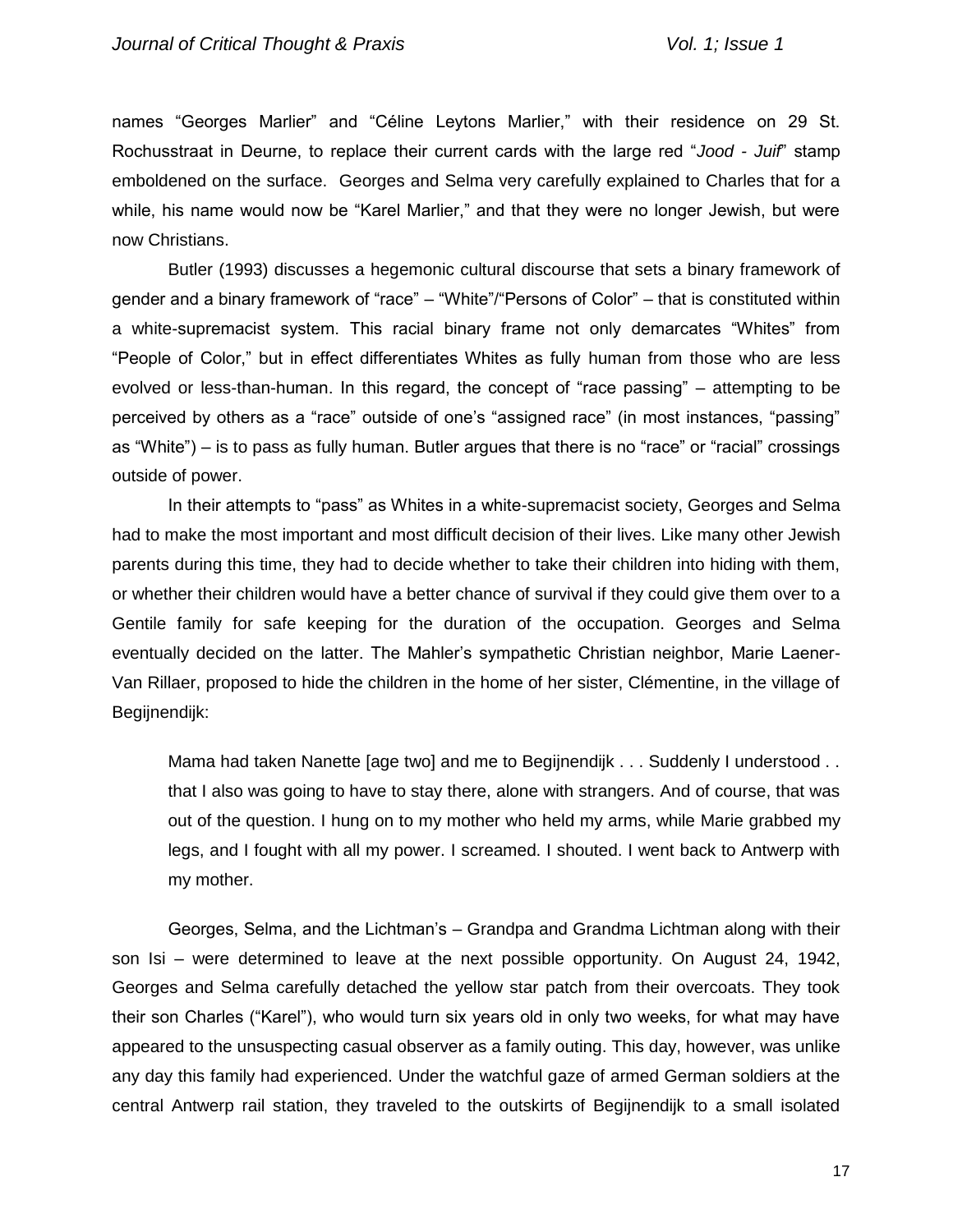farmhouse belonging to Marie Laener-Van Rillaer's friends, farmers Jef and Marie Steurs, and their large family. Thirty minutes later, Selma's parents and brother Isi left Antwerp to find refuge a few kilometers away in Boorschot helped by Jaak Van Der Bergh, a sympathetic shopkeeper from Kloosterstraat in Antwerp. The Steurs, Van Der Bergh, and others like them took enormous risks in assisting and sheltering Jews, risks that would have resulted in incarceration, deportation to concentration camps, and possibly death if they were discovered by the Germany military.

Charles wrote about the Steurs's farmhouse:

The closest neighbor was situated about 800 meters away. Behind the house stretched the swamp, the *Putten*. The only way to get there was on a single sandy path that ended at the fenced-in yard. Strangers coming were visible from a distance, which reduced the risk of surprise from unexpected visits.

The farmhouse was relatively large with a second story attic, which one entered through a trap door in the ceiling. The Mahlers lived in a 3-meter by 4-meter room with a view of the rear courtyard and marsh. Over the window, they carefully placed a blue sheet to avoid detection from the outside. Georges and Selma shut themselves away in their room. Yet, on occasion, Selma would risk detection by placing a scarf over her head to travel incognito to visit Nanette. Charles was permitted to go out of doors to play with the Steurs's children.

Marie and Jef had fifteen children with ten surviving. Charles soon became friends with Paula, the youngest child. Charles recalled,

In the bustle of such a big family, the presence of yet another boy was hardly noticeable, and for this reason, I was permitted to go out and play in the courtyard and the fields. I passed as the grandson of Stanne's [the Steurs's oldest son] godfather (which explained my strange accent – greatly different from the local dialect) who for reasons of health had been placed with the Steurs. The same explanation explained my presence to the village priest, who was surprised about not ever seeing me in school, or worse, at Sunday Mass.

As was the case with most Flemish people, the Steurs were devout Catholics, who instructed young Charles on Catholic rituals and hymns to avoid detection: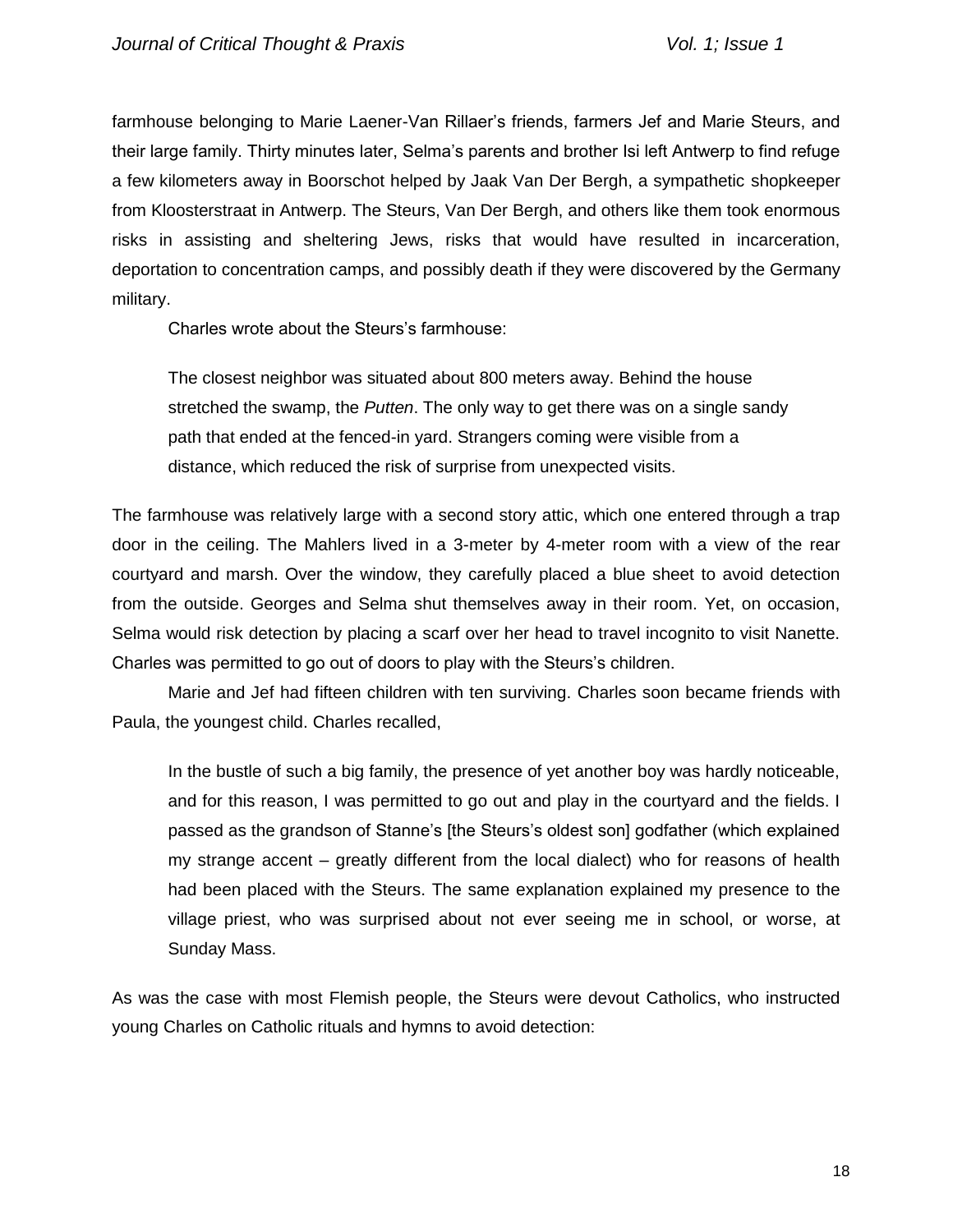. . . [E]ating with [the Steurs], I quickly learned the usual Catholic prayers. I recited the 'Ave,' the 'Pater,' and other '*Wees gegroet*' as if I had never done anything else, and on Ash Wednesday, I wore a small cross on my forehead.

Each week, the village priest visited the farmhouse as part of his parish rounds. On one occasion, he was curious as to why Charles's health seemed not to have improved, asked whether he was contagious, and why he remained at the Steurs's residence. Marie at this point confided that Charles was actually a Jewish boy whom she was sheltering along with his parents, Georges and Selma. The priest praised her for her courage and immediately walked upstairs to meet Charles's parents. While expressing his sincerest sympathies for their plight and that of other Jews in Europe, according to Charles:

. . . [the priest] can't help but ask them if recent events hadn't made them consider converting [to Catholicism] in order to save their souls. Papa replies to him straight out that he has no wish to discuss the subject, and the priest doesn't insist.

In discussing the topic of "race passing," I would like to make a distinction between, on one hand, "passing" by endeavoring to avoid detection and bypass injustice, stigma, harassment, discriminatory actions, or death, while still desiring to maintain some degree of interior identification with the "non-passing" self; and on the other hand, the transitional location of passing in an effort to become the other by relinquishing the past self, the past identification. The Mahlers and Lichtmans fell into the former category. My cousins, in attempting to reinvent themselves and "pass," were interested only in glossing over the exterior façade of surface matter with a Gentile performance, while maintaining a previously formulated interiorized space. Such exterior enactments, however, did not come easily. Georges, for example, without thought, signed his actual name "Georges Mahler," rather than his assumed name on his new identity papers. As Charles later wrote: "Luckily he was never obliged to show it."

Throughout the Mahler's stay at the Steurs's farmhouse, the village priest came around quite often bringing news updates on the progression of the war as well as reading materials and school books, which Georges used to continue Charles's education while he was no longer attending school. The priest, however, had not given up on "saving" the Mahlers' souls:

For Christmas, he offered my parents a carefully wrapped book. They could only open it after he left, and they will talk about it the next time he comes around. The book is *Ben Hur* by the writer Lewis Aires, and it tells about the conversion of a young Jew during the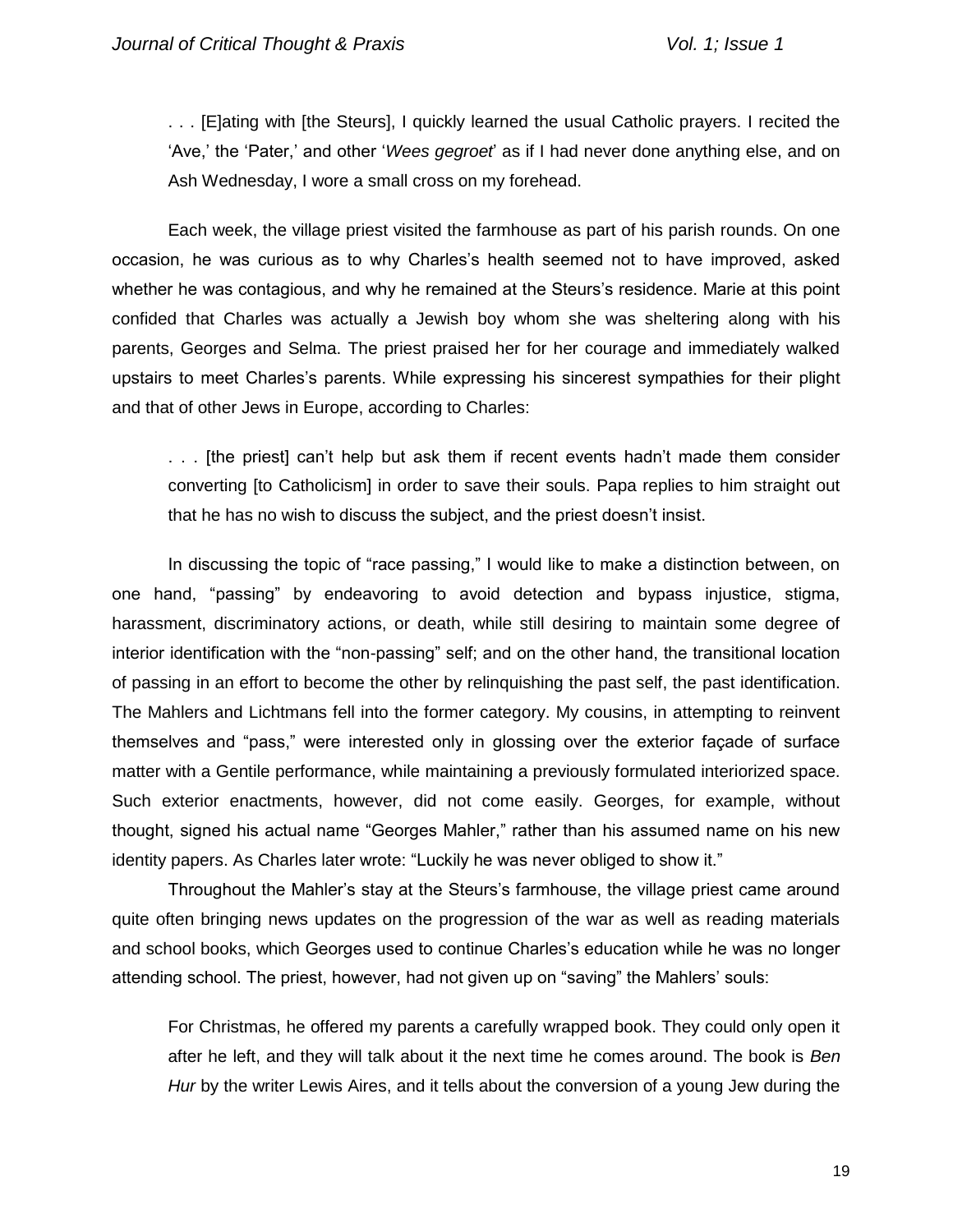time of Jesus. When the priest returns, they chitchat about various and sundry things, but there was not a single word about *Ben Hur*!

Possibly to this priest, Jewish souls could be saved through Christian conversion, but as we know, for the Nazis, the only solution to the "Jewish problem" was the annihilation of the entire Jewish people. To them, Jews were evil, and this evilness was *genetic* and could not be purged or cured. Jews converting to Christianity as believed by many Christian leaders – from Paul, to Thomas Aquinas, to Martin Luther, and into the current era – therefore, could no longer be a solution for the Nazis to "the Jewish question."

Linda Schlossberg (2001), coeditor of a book on identity passing, reminds us that we commonly denote terms of sight to signify concepts related to understanding, knowledge, and truth. We tend to use what could be considered ableist terms such as "to have vision" or "to be a visionary," "to be perceptive," "insightful," "to have clear vision," and "to have 20/20 vision or hindsight." Alternatively, we also use such terminology as "to be shortsighted," "myopic," "to have no vision," "to be blind" or "blind to the truth," and so on. Schlossberg (2001) asserts that in Western societies, identity is primarily "structured around a logic of visibility" (p. 1). In this regard, on the issue of "passing," she writes, "Because of this seemingly intimate relationship between the visual and the known, passing becomes a highly charged site for anxieties regarding visibility, invisibility, classification, and social demarcation" (p. 1).

This was certainly the case for Georges and Selma, especially when they heard that their daughter, Nanette, was sick, suffering from a case of impetigo. Stanne Steurs and Selma rode a tandem bicycle to pick up Nanette from her hiding place and transported her to a doctor. Georges and Selma decided that they would take the risk of having Nanette stay with them at the *Putten* until she was well on the mend.

Around this time, the Germans passed measures to requisition livestock from local farms to feed German occupational forces. To get around this order and to retain the meat for themselves, groups of farmers on occasion brought some of their animals to slaughter at the Steurs's barn, since their barn had one of the only concrete slab floors in the area, while most others had wooden or sod floors. The importance of slab floors is that after slaughter, the floors could be washed of most telltale signs of the slaughtering process, whereas wooden and sod floors absorb and visibly display animal fluids during the slaughtering process. During one of these clandestine events, things went terribly wrong. As Charles described, at approximately 10:00 in the morning, a group of gendarmes stormed the farmhouse: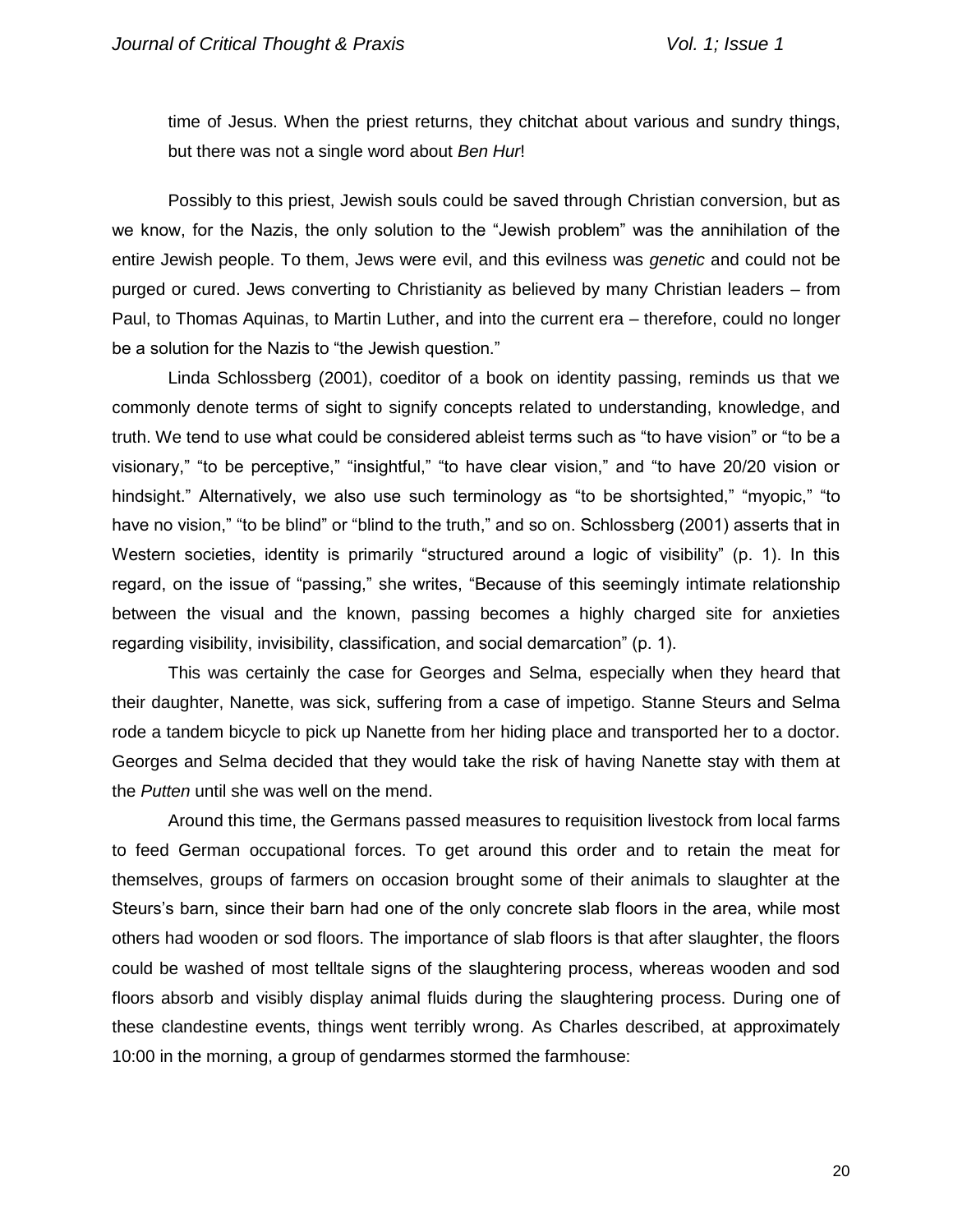There are cries, slamming doors, a gun shoots. Most of the peasants manage to escape through the marsh. The butcher, however, has fled to the attic and placed big sacks of flour over the trap door to prevent it being opened. White as a sheet, one of the Steurs's daughters, Margriet, runs into our room and announces that they have been betrayed. Meanwhile, the gendarmes threaten the man who took refuge above to come down or else be shot. He gives himself up. A few minutes later, Margriet comes back, accompanied by a gendarme who looks at us without speaking, and then leaves, taking the girl with him.

The Mahlers expected to be immediately arrested. The gendarmes, however, abandoned the farmhouse around noon, taking with them only the slaughtered animals and a number of the escaped peasants' bicycles. As it turned out, the gendarme who discovered Georges, Selma, Charles, and Nanette was a member of the Belgium resistance movement. The Mahlers eventually learned of his fate:

At the beginning of 1944, he, along with a police officer from Aarschot and a photographer from the same town, were executed by the Germans. It is clear that from the very first glance, this brave man, to whom we owe our lives, had understood our situation but had not revealed it to anyone.

Though not in terms of "race," this gendarme, in another form, was also attempting to "pass" by taking on the persona, the mask, the guise, the exterior surface of a Belgian police officer in league with Nazi invaders. The Steurs family, most certainly, as well as all the "righteous Gentiles" sheltering Jews and other so-called "contagions" – the Nazi term for "race" polluters – were all attempting to pass undetected in a dangerous and tumultuous sea. Most took on this guise knowing full well that any misstep, wrong turn, telltale word or action could send them crashing into the rocks.

For Butler (1993), the performativity of passing has the potential of counteracting the logic of visible markers, of removing corporeality, the phenotypically visible, and essentialist interpolations of "race." As demonstrated by the Mahlers and others, "race passing" has a subversive potential by calling into question the efficacy of the binary frame by exciting racial anxieties concerning the very stability of "Whiteness" and the indefinite boundaries separating "White" from "Black," and of separating "White" from "Persons of Color."

The gendarmes returned to the Steurs's farmhouse every two weeks looking for infractions of the livestock requisition orders. Also, Germans were arresting more able-bodied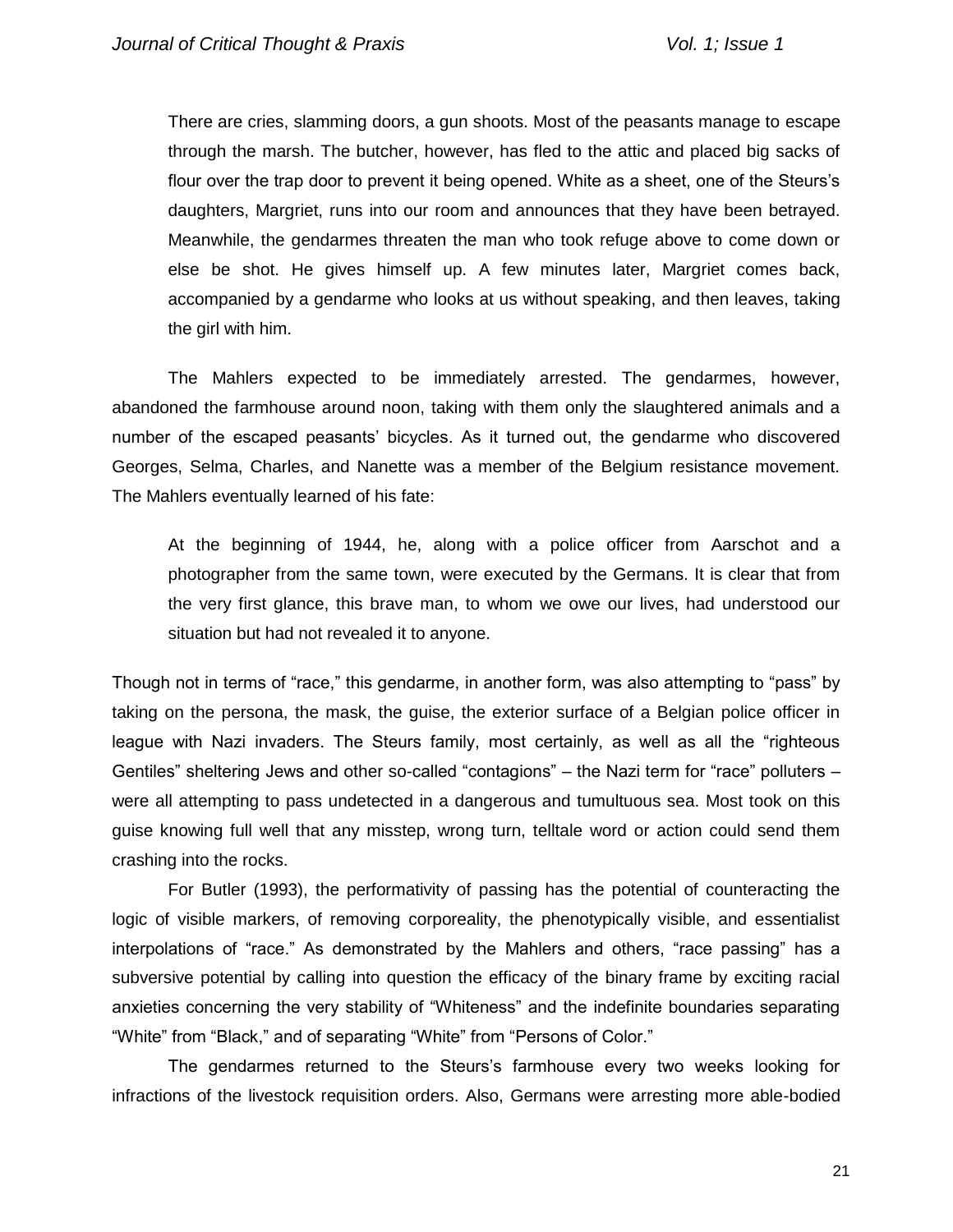Belgium men to be sent to forced labor camps in Germany, and "…Papa felt that it would be too stupid to be discovered as the only man in a house that had already drawn enough attention from the authorities." Georges resolved that it would be safer for the family if he sought shelter elsewhere. With the help of resistance forces, he was offered shelter at the farm of a neighbor whom the resistance was certain was not on the list of those to be taken by the Germans for relocation. Events, however, did not go as planned:

On a cold and rainy May day, German soldiers descended upon that farm and surprised the farmer and a few of the sons of other peasants who had also chosen to hide out there. The men who had been taken by surprise ran through the fields, followed by the soldiers who were firing at them. Papa, buried deeply under bales of straw and hay, hadn't the least idea of what was happening. A soldier climbed into the barn and stuck his bayonet deep into the hay, but fortunately without touching Papa.

Following a number of other incredible confrontations and escapes, the Mahlers determined that they needed to find a safer hideout. Selma brought Nanette back to Clémentine's farmhouse. In the neighboring village of Ramsel, the Wijnants – husband, wife, and three children, distant relatives of the Steurs – agreed to shelter Georges, Selma, and Charles. Charles recalled,

A shaky cart pulled by a draught horse brought us and our meager possessions, in total darkness, to our new residence. I remember the smell of manure on the tarp that covered us during that second trip. The farm was very small. It was so low to the ground that in summer when the wheat was high, you could barely see it. No electricity, no running water, no heat . . . Our minuscule bedroom offered just enough room for a double bed and a small single bed.



The Wijnant Farmhouse – the second farmhouse where the Mahler family was hidden by Belgium resistance members during the Nazi occupation of the Belgium countryside.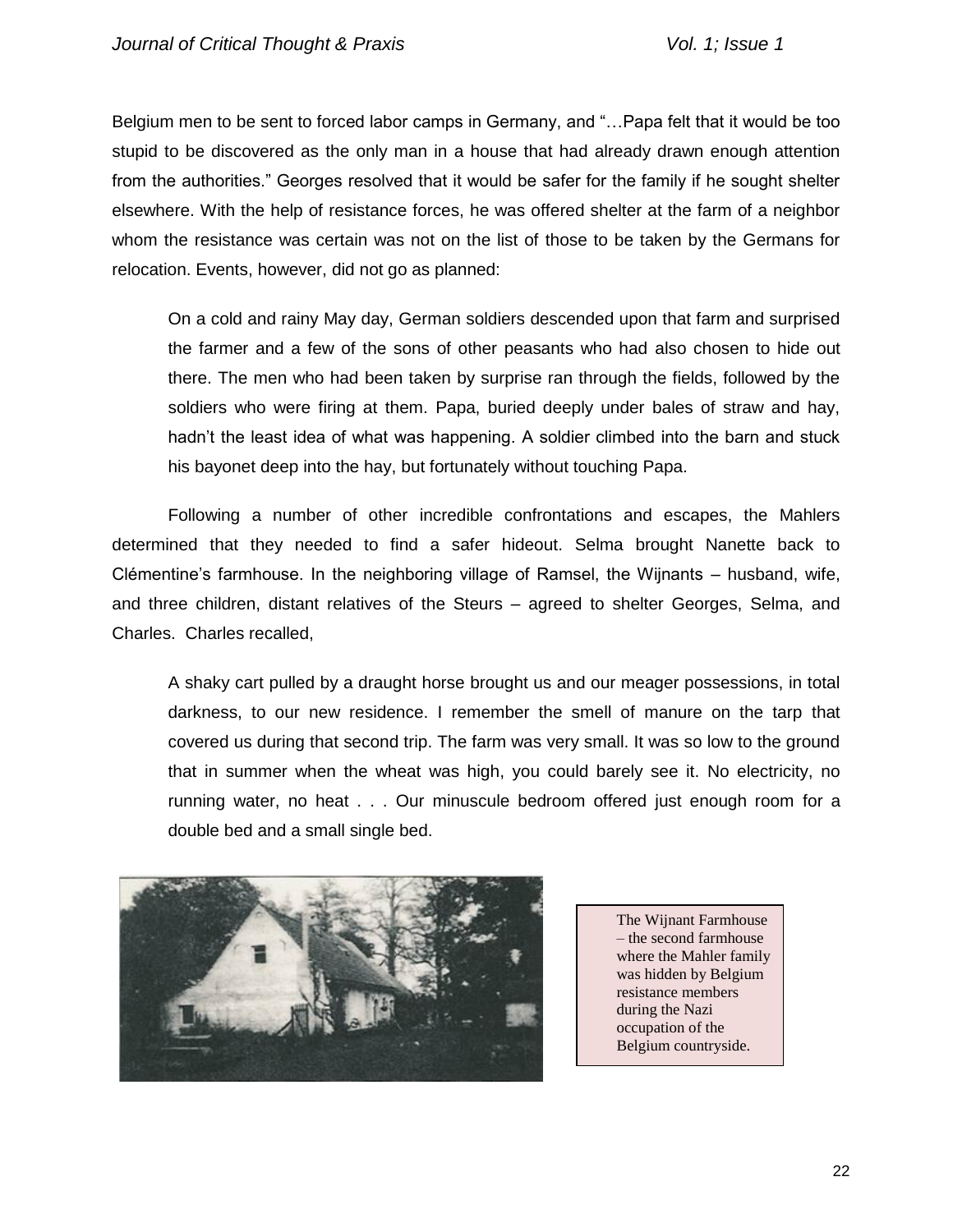The days at the Wijnants passed slowly. Georges continued to tutor Charles, and he also took pleasure in taking small colored pencils and reproducing illustrations of famous "Liebig chromos" paintings. (In the summer of 2002, I saw these beautiful reproductions displayed proudly in their frames at Selma's apartment in Antwerp.) Selma spent the long hours finding housework chores to perform at the farm. Charles had the opportunity to play with Roger, the Wijnant's son, and his friends:

In the summer, the boys would bathe nude in the streams. This was prohibited to me because then they could have seen that my circumcised penis was different from the others. The pretense we invoked was a deathly fear of water that relieved me from having to swim or bathe in public. Another diversion, typical of boys our age, was the competitions to see who could pee the farthest. There also my revealing difference kept me from participating.

While staying at the Wijnant's, the local grocer, Jaak, told the Mahlers that Georges's parents, Jacques and Anja, along with his sister, Ella, and her two children, had been arrested and transferred to Malines. From that initial point of learning about the arrest, up to the present time, and after years of attempts to gather information regarding their whereabouts, no trace of them has been found. Charles and his parents had good reason to conclude that the Nazis murdered them at an undisclosed location.

Pressure also mounted for Charles and his parents. A neighbor of the Wijnant's told Louis Wijnant that the local people knew that he was sheltering Jews, and "that he did not hold a grudge against him, but that one wrong word could cause them some problems." Upon hearing this news, the Mahlers were understandably upset and concerned that their presence would come to the attention of the Germans. They decided, therefore, to relocate to another hiding place.

Louis Wijnant traveled on bicycle to retrieve Nanette from Clémentine's farmhouse. Stanne Vermunicht, the grocer in a suburb of Aarschot and a member of the resistance, provided the Mahlers a new shelter located near his own house. Called the Zonneke villa, the house was located on an isolated acre and a half piece of land. Jef Filé, a factory worker, and a woman named Marie, who had left her husband for Jef, were living at the villa at the time.

Selma's parents, the Lichtmans, and brother Isi were also compelled to change locations several times, and were now sheltered in the nearby village of Boosichot. Since the Zonneke villa had ample room, the three Lichtmans joined the Mahlers under one roof. Charles took on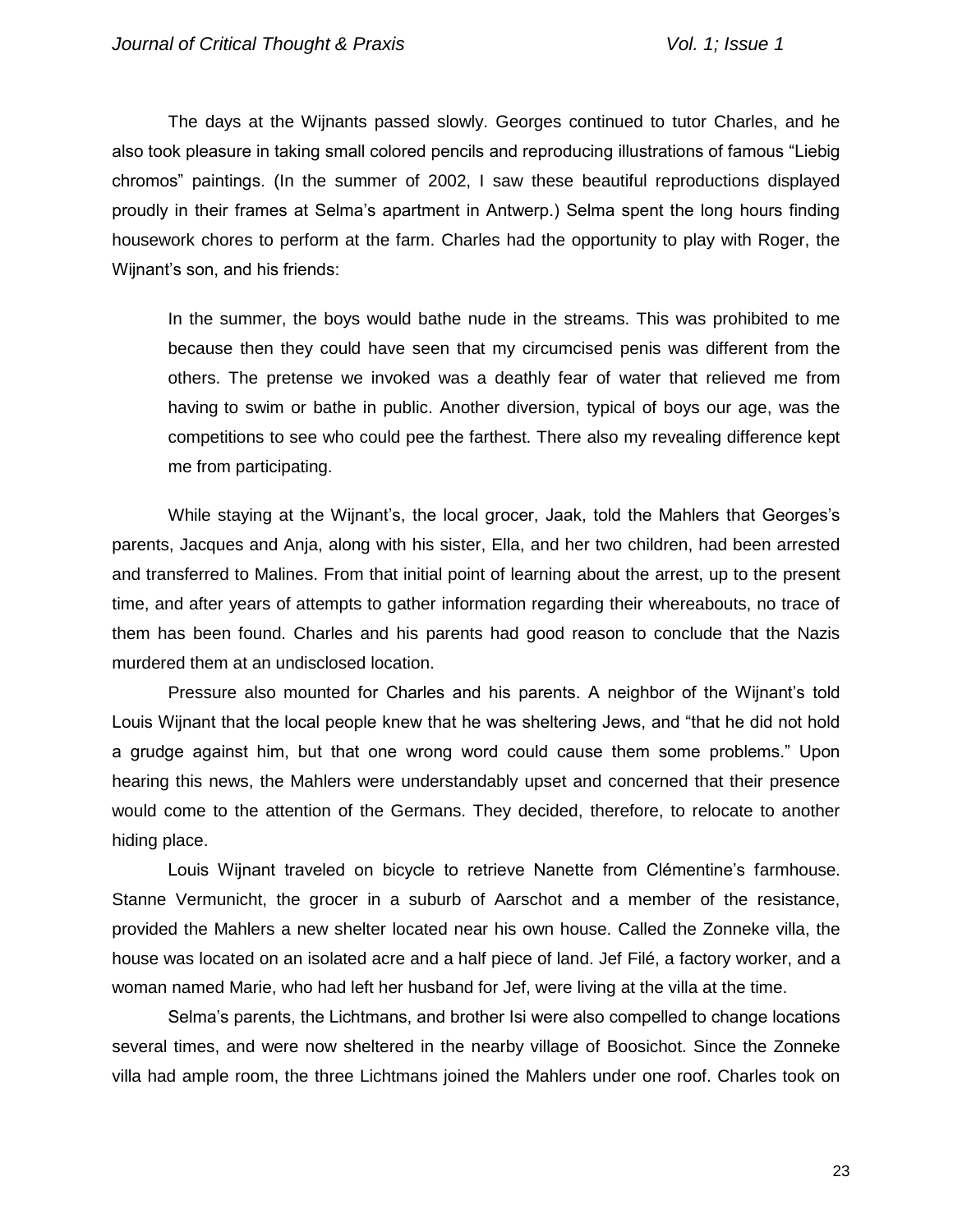the guise of Marie's young cousin, and his parents permitted him again to play with the local boys out of doors. On one occasion, he and Grandpa Lichtman had a close call with death:

Villa or not, the facilities [outhouse] was located outside the living quarters, and one had to walk through the courtyard to reach them. Early one afternoon, grandpa was using the facilities and I was playing near the trees, when I found myself nose to nose with a German soldier in camouflage, his face painted green and brown, his helmet covered with leaves, and holding his rifle. I had never seen such an outfit before, so I immediately inquired and discreetly went to warn my grandfather not to leave his not-too strategic position. To our great relief, the soldier, joined by a few comrades, was participating in an exercise and was not at all interested in our presence. In the time it took them to smoke a cigarette, they were gone.

Soon after the Mahlers and Lichtmans moved to the villa, the Germans announced that a new battalion of the "*Das Reich*" division would be arriving, and they ordered local residents to provide lodging for the soldiers. Charles stated that "this brigade 'distinguished' itself particularly in Russia, where it was responsible for purifying the area of Jews and Communists." Fortunately, the Zonneke was considered by the Germans as too remote and isolated to house members of the battalion.

Though grocer Stanne Vermunicht was forced to accept a soldier to live at his home, he continued his resistance activities. Fearing it too risky now for him to travel to see the Mahlers and Lichtmans at the villa, he invited Georges and Selma to come to his house on an evening when he was certain the German soldier staying in his home would be on guard duty for at least twelve hours. Though reluctant to accept the grocer's kind offer, they accepted the invitation. As night fell, Georges donned a cap and Selma covered her head and face with a scarf on their way to the Vermunicht home. Unfortunately for them, the German officer had forgotten that he was to be on duty that evening, and entered the house with Georges and Selma in full view:

He enters, and stands at attention and offers a vigorous '*Heil Hitler*.' Stanne has no choice; so to avoid suspicion, he invites him to sit with them. He introduces my parents as friends from a neighboring village who had come to get provisions. The *Feldwebel* leans his machine gun against the wall and sits down. My parents, who speak German impeccably, pretend not to understand a word and the grocer translates freely both their questions and the *Boche's* answers. When Mama asks him how much longer the war will last . . . he replies that it will soon be over because the next June, Germany will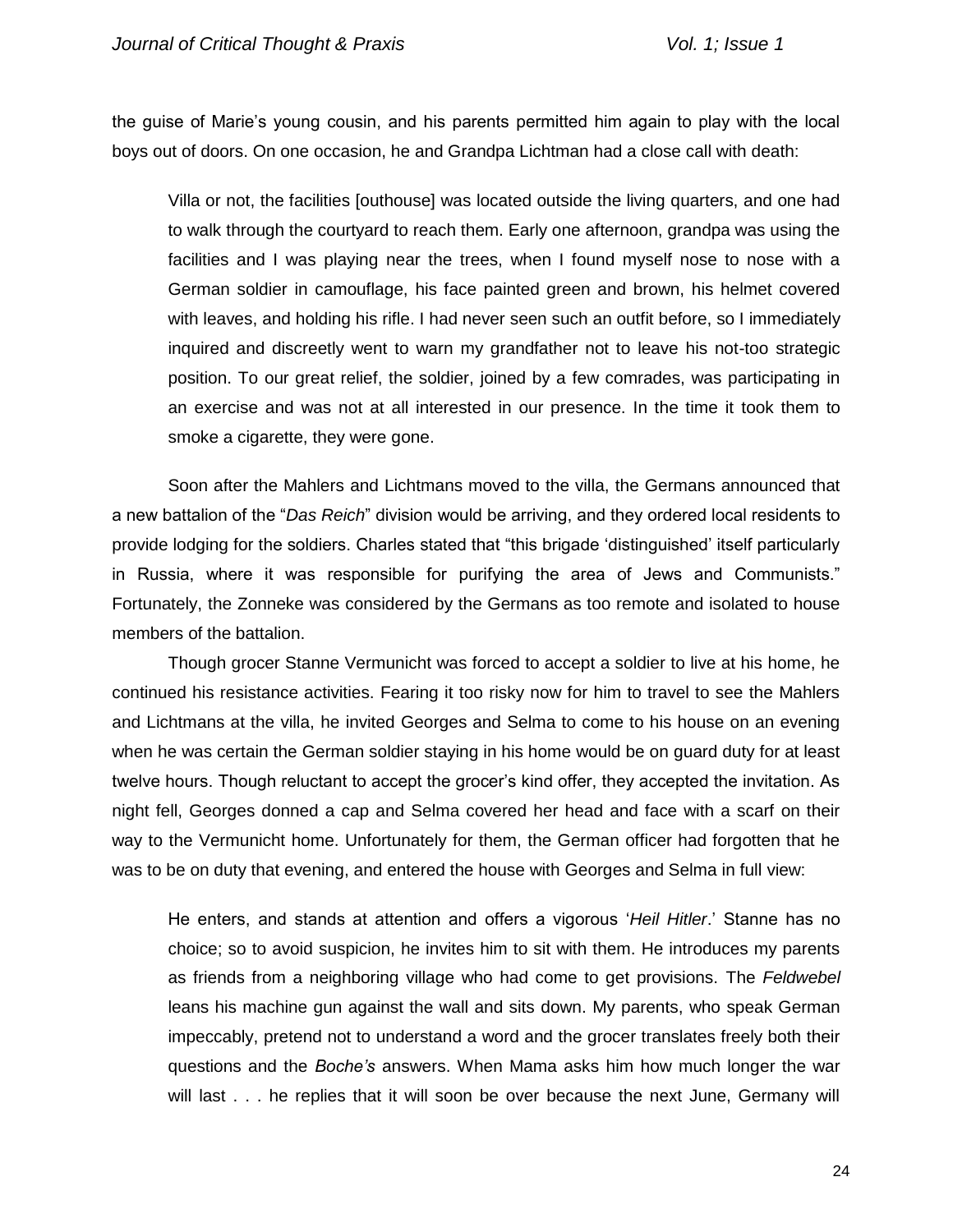invade England (it was January 7, 1944). Then drawing a cross over his machine gun with his finger . . . he tells with pride and many details the number of Jews and Communists he killed. At the end of another hour of this almost surrealistic dialogue, my parents take . . . [to] the road back to the Zonneke . . . This unreal meeting of two fleeing Jews and a Nazi of the worst sort, drinking coffee together as the *Boche* told of the atrocities he and his men committed, could have been thought up by a Hollywood producer with an unbridled imagination.

Fortunate for all but the Germans, this soldier's visions of the future did not come to pass. On June 6 of that year, the Allies invaded the Normandy coast in France and swept onto the continent of Europe. By the beginning of September, the Germans began their retreat from Belgium, and on September 4, the first British troops entered the area. Charles recalled,

Like magic, Belgian flags appeared on balconies and in windows. A delirious crowd was hurrying along the street to applaud them and threw flowers at them. Nanette and I accompanied our parents in order to take part in the long-awaited moment. The soldiers on their tanks were laughing and making the famous "V" sign with their fingers. They were throwing us chewing gum and chocolate bars. Unknown luxury.

The Mahlers and Lichtmans surfaced from this sea of horror, and traveled back to Antwerp to rebuild their lives. Twenty-five year old Isi Lichtman joined the American army. Being fluent in four languages – French, Flemish, English, and German – he was given the position of military interpreter. At the end of the war, Isi served as a translator at the Nuremberg trials in 1947, and one year later, he too returned to Antwerp.

A little boy and six members of his family successfully navigated their U-boat through an expansive and treacherous sea. My cousins were not "outed." They did not experience a corporeal death. However, some loss comes with "passing" (Gates, 1989), where there is some form of psychic or spiritual death. For many survivors of the German Holocaust, those who "passed" as well as those captured and tortured in the camps retained their Jewish faith and identity. Others did not. During our conversation in Antwerp, Selma told me they no longer know whether God exists. And Nanette stated that her friend Livia, a survivor of the camps, asked her, "How can one believe anymore after what happened?"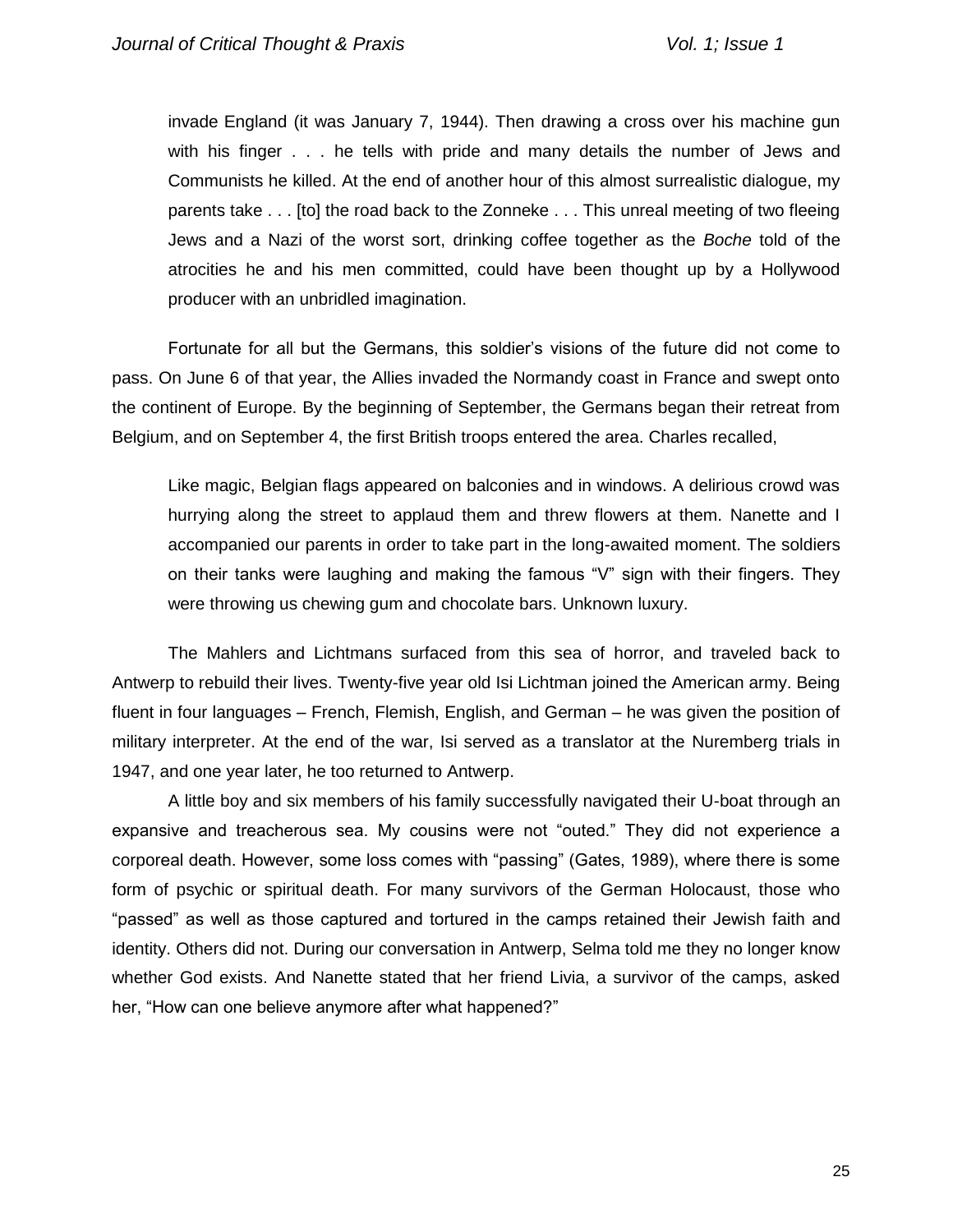$\overline{a}$ 



Charles, Selma, & Nanette, Antwerp 2002

Charles eventually became a renowned physician *and* university professor in Antwerp. During our conversation together in the summer of 2002, Charles (then age 65) talked about the guilt that he and other survivors often feel, a guilt that has propelled them to achieve (or overachieve) to justify their escape and survival. He told me, "It was very funny to feel guilty that you were alive. I had that very strongly, and I wouldn't know from where this bizarre kind of feelings [comes]  $\ldots^{3^n}$ 

The light that I saw shining in the eyes of my cousins Selma, Nanette, and Charles on that bright sunlit day as we sat together in Antwerp was the beaming light of pride in the next generation that they brought into this world, a pride they take in their children and their children's children. It is the light of hope that their kin will contribute to a world in which the full meaning of "never again" becomes ultimately and completely realized.

 $3$  Charles Mahler from transcripts of an interview by Warren J. Blumenfeld, Antwerp, Belgium, July 17, 2002.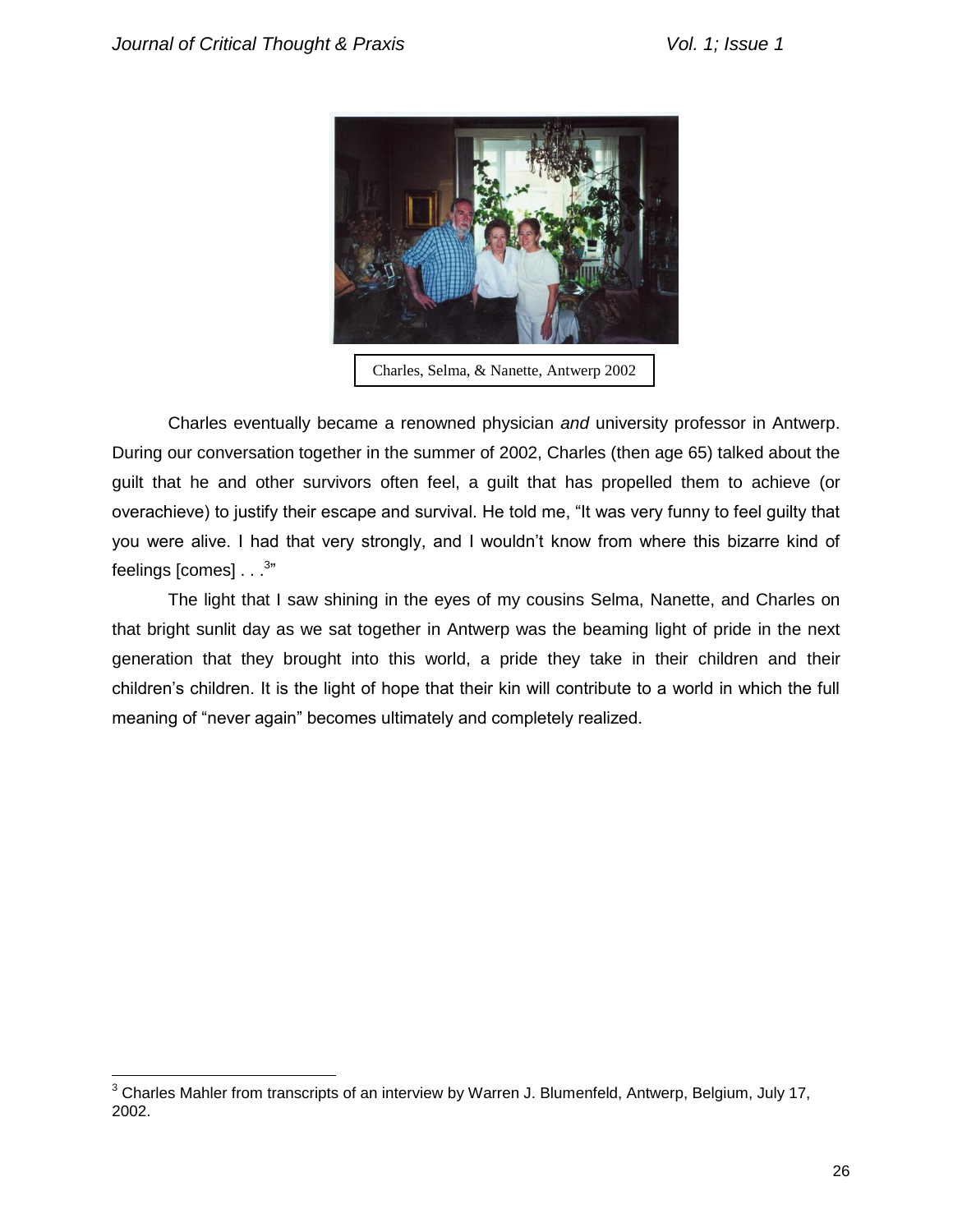# **References**

- Adams, M., & Bracey, J. (2000, November 3). Strangers and neighbors: Teaching and writing about Blacks and Jews. *The Chronicle of Higher Education*, pp. B7-B10.
- Andree, R. (1881). *Zur Volkskunde der Juden*. Leipzig: Velhagen und Klasing.
- Berman, P. (1994). Introduction: The other and the almost the same. In P. Berman (Ed.), *Blacks and Jews: Alliances and arguments*. New York: Dell Publishers.
- Biale, D., Galchinsky, M., & Heschel, S. (1998). *Insider/outsider: American Jews and multiculturalism.* Berkeley, CA: University of California Press
- Blumenbach, J.F. (n.d.). Karl Kautsky: Are the Jews a race? Retrieved February 4, 2012, from the Marxists Internet Archive:

<http://www.marxists.org/archive/kautsky/1914/jewsrace/ch05.htm>

- Blumenfeld, W. J. (2010). *Black and off-White: An investigation of African American and Jewish conflict from Ashkenazi Jewish American perspectives*. Saarbrücken, Germany: Lambert.
- Brace, C. L. (2005). *"Race" is a four-letter word: The genesis of the concept*. New York: Oxford University Press.
- Brodkin, K. (1998). *How Jews became White folks: And what that says about race in America.*  New Brunswick, NJ: Rutgers University Press.
- Browne, L. (1929, January 7-9). Why are Jews like that. *American Magazine*, pp. 104-106.
- Butler, J. (1993). *Bodies that matter: On the discursive limits of sex.* New York: Routledge.
- Butler, J. (1990). *Gender trouble: Feminism and the subversion of identity*. New York: Routledge.
- Cameron, S. C., & Wycoff, S. M. (1998). The destructive nature of the term *race*: Growing beyond a false paradigm. *Journal of Counseling & Development, 76*, 277-285.
- Darwin, C. (1859). *On the origin of species*. London: Cambridge University Press.
- Derman-Sparks, L., & Phillips, C. B. (1997). *Teaching/learning anti-racism: A developmental approach*. New York: Teachers College Press.
- Freire, P. (1970). *Pedagogy of the oppressed*. New York: Continuum
- Feagin, J. R. (1997). Old poison in new bottles: The deep roots of modern nativism. In J. F. Perea (Ed), *Immigrants out: The new nativism and the anti-immigrant impulse in the United States* (pp. 13-43). New York: New York University Press.
- Feagin, J., & Feagin, C. (1993). *Racial and ethnic relations*. New York: Prentice Hall.
- Fein, L. (1988). *Where are we? The inner life of American Jews*. New York: Harper and Row.
- Fishberg, M. (1911/2006). *Jews, race, & environment*. Somerset, NJ: Transaction Publishers.
- Galton, F. (1904). Eugenics: Its definition, scope, and aims. *The American Journal of Sociology, 10*(1), 1-25.
- Galton, F. (1883). *Inquiries into human faculty and its development*. London: Macmillan.
- Galton, F. (1869). *Hereditary genius: An inquiry into its laws and consequences*. London: Macmillan.
- Gates, H. L. Jr. (1989). *Figures in Black: Words, signs, and the "racial" self*. New York: Oxford University Press.
- Gilman, S. L. (1993). *The case of Sigmund Freud: Medicine and identity at the Fin de Siecle.*  Baltimore, MD: The Johns Hopkins University Press.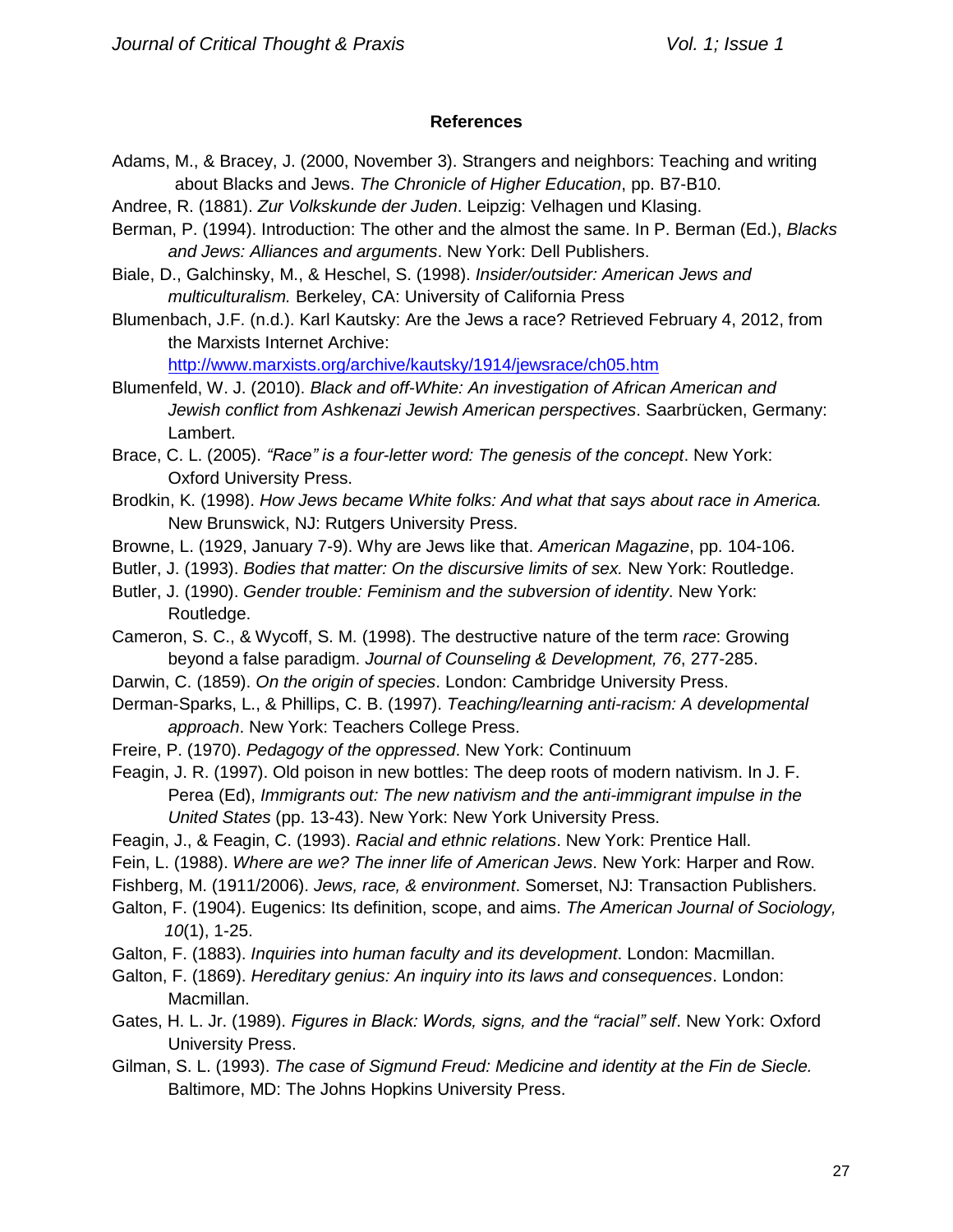Gilman, S. L. (1991). *The Jew's body*. New York: Routledge.

- de Gobineau, J-A. (1853/1967). *Essays on the inequality of the human races*. New York: Howard Fertig.
- Grant, M. (1916). *The passing of the great race*. New York: C. Scribner's Sons.
- Hertzberg, A. (1979). *Being Jewish in America*. New York: Schocken Books.
- Hitler, A. (1943). *Main Kampf*. Boston: Houghton Mifflin.
- Itzkovitz, D. (1999). Passing like me. *South Atlantic Quarterly*, *98*, 1-2.
- Kühl, S. (1994). *The Nazi connection: Eugenics, American racism, and German National Socialism*. New York: Oxford University Press.
- Kraut, A. M. (1995). *Silent travelers: Germs, genes, and the "immigrant menace."* Baltimore, MD: The Johns Hopkins University Press.
- Lewis, E., & Ardizzone, H. (2001). *Love on trial: An American scandal in Black and White*. New York: W. W. Norton Co.
- Pearson, K. (1911/2011). *The life, letters, and labours of Francis Galton*. Cambridge, UK: Cambridge University Press.
- Ramon, G. (n.d.). Race: Social Concept, Biological Idea, Retrieved from: <http://serendip.brynmawr.edu/biology/b103/f00/web2/ramon2/html>
- Renan, E. (1882/1996). Qu'est-ce qu'une nation? (What is a Nation?). In G. Eley, R.G. Suny (Eds.), *Becoming national: A reader* (pp. 41-55). New York: Oxford University Press.
- Roosevelt, T. (1917). On *The passing of the great race* (p. 33c). *Scribner's Magazine, LXII*.
- Salaman, R. N. (1912). Heredity and the Jew. *Eugenics Review, 3*, 187-200.
- Schlossberg, L. (2001). Introduction: Rites of passing. In M. C. Sánchez, L. Schlossberg (Eds.), *Passing: Identity and interpretation in sexuality, race, and religion* (pp. 1-12). New York: New York University Press.
- Sefa Dei, G. J. (2000). Towards an anti-racism discursive framework. In G. J. Sefa Dei, A. Calliste (Eds.), *Power, knowledge, and anti-racism education: A critical reader* (pp. 34- 40). Halifax, Canada: Fernwood Publishing.
- Steele, S. (1990). *The content of our character: A new vision of race in America.* New York: Harper Perennial.
- Thandeka. (1999). The cost of whiteness. *Tikkun*, *14*(3), 33-38.
- Voltaire, F. M. A. (1773). *Essai surles moeurs et l'esprit des nations; et sur les principaus faits de l'histoire depuis Charlemagne jusqu'a Louis XIII.* Garnier Freres, Paris. 8 Vols.
- Widney, J. P. (1907). *Race life of the Aryan peoples.* New York: Funk & Wagnalls.
- Zuckerman, M. (1990). Some dubious premises in research and theory on racial differences: Scientific, social, and ethical issues. *American Psychologist, 45*(12), 1297-1303.

# **JCTP Copyright Statement:**

Authors of accepted manuscripts assign to the *Journal of Critical Thought and Praxis* (JCTP) the right to publish and to distribute those texts electronically, to archive those texts, and to make them permanently retrievable electronically. Authors retain the copyright of their texts,